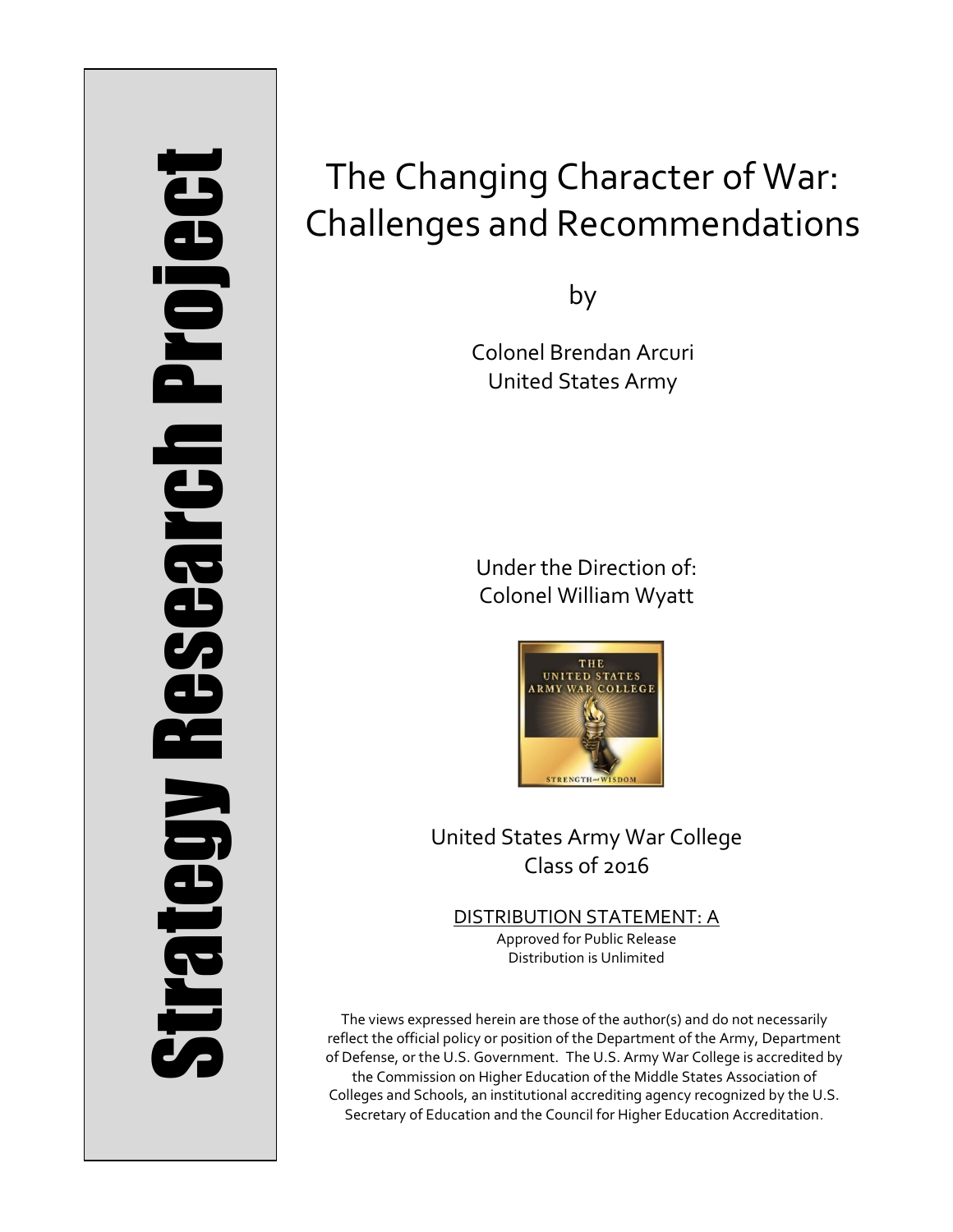| The public reporting burden for this collection of information is estimated to average 1 hour per response, including the time for reviewing instructions, searching existing data sources, gathering and<br>maintaining the data needed, and completing and reviewing the collection of information. Send comments regarding this burden estimate or any other aspect of this collection of information, including<br>suggestions for reducing the burden, to Department of Defense, Washington Headquarters Services, Directorate for Information Operations and Reports (0704-0188), 1215 Jefferson Davis Highway, Suite<br>1204, Arlington, VA 22202-4302. Respondents should be aware that notwithstanding any other provision of law, no person shall be subject to any penalty for failing to comply with a collection of information<br>if it does not display a currently valid OMB control number. PLEASE DO NOT RETURN YOUR FORM TO THE ABOVE ADDRESS.<br>3. DATES COVERED (From - To)<br>1. REPORT DATE (DD-MM-YYYY)<br>2. REPORT TYPE<br>STRATEGY RESEARCH PROJECT<br>01-04-2016<br><b>4. TITLE AND SUBTITLE</b><br><b>5a. CONTRACT NUMBER</b><br>The Changing Character of War: Challenges and Recommendations<br><b>5b. GRANT NUMBER</b><br>5c. PROGRAM ELEMENT NUMBER<br><b>5d. PROJECT NUMBER</b><br>6. AUTHOR(S)<br><b>Colonel Brendan Arcuri</b><br><b>5e. TASK NUMBER</b><br><b>United States Army</b><br><b>5f. WORK UNIT NUMBER</b><br>7. PERFORMING ORGANIZATION NAME(S) AND ADDRESS(ES)<br>8. PERFORMING ORGANIZATION<br><b>REPORT NUMBER</b><br><b>Colonel William Wyatt</b><br>9. SPONSORING/MONITORING AGENCY NAME(S) AND ADDRESS(ES)<br>10. SPONSOR/MONITOR'S ACRONYM(S)<br>U.S. Army War College, 122 Forbes Avenue, Carlisle, PA 17013<br><b>11. SPONSOR/MONITOR'S REPORT</b><br><b>NUMBER(S)</b><br><b>12. DISTRIBUTION / AVAILABILITY STATEMENT</b><br>Distribution A: Approved for Public Release. Distribution is Unlimited.<br>Please consider submitting to DTIC for worldwide availability?<br>YES: $\Box$ or NO: $\Box$ (student check one)<br>YES: □ or NO: <b>Z</b> (PA check one)<br>Project Adviser recommends DTIC submission?<br><b>13. SUPPLEMENTARY NOTES</b><br>Word Count: 6,751<br><b>14. ABSTRACT</b><br>The forces of globalization are eroding state sovereignty, empowering non-state actors, and increasing<br>the prospect of intra-state conflict. Greater interdependence between states has reduced the prospect of<br>state-on-state conflict between powerful industrial age armed forces. However, the likelihood of intra-state<br>conflict with non-state armed groups and conflict with globally networked non-state actors has increased.<br>The United States lacks a credible deterrence for dissuading undesirable behavior in violent non-state<br>armed groups. Consequently, the United States must consider the policy and strategy implications of the<br>changing global environment and the character of war. The author recommends changing USSOF<br>doctrine, organization and training in order to increase success against violent non-state actors and<br>networked insurgents, who take advantage of asymmetries in power, economy, and technology to<br>challenge state sovereignty and the international order.<br><b>15. SUBJECT TERMS</b><br>Globalization, Sovereignty, Non-State Actors, Power, Special Operations<br>16. SECURITY CLASSIFICATION OF:<br>18. NUMBER OF PAGES<br>19a. NAME OF RESPONSIBLE PERSON<br>17. LIMITATION<br>OF ABSTRACT<br>33<br>c. THIS PAGE<br>a. REPORT<br><b>b. ABSTRACT</b><br>19b. TELEPHONE NUMBER (w/ area code)<br>UU<br>UU<br>UU<br>UU |  | <b>REPORT DOCUMENTATION PAGE</b> |  | Form Approved--OMB No. 0704-0188 |
|------------------------------------------------------------------------------------------------------------------------------------------------------------------------------------------------------------------------------------------------------------------------------------------------------------------------------------------------------------------------------------------------------------------------------------------------------------------------------------------------------------------------------------------------------------------------------------------------------------------------------------------------------------------------------------------------------------------------------------------------------------------------------------------------------------------------------------------------------------------------------------------------------------------------------------------------------------------------------------------------------------------------------------------------------------------------------------------------------------------------------------------------------------------------------------------------------------------------------------------------------------------------------------------------------------------------------------------------------------------------------------------------------------------------------------------------------------------------------------------------------------------------------------------------------------------------------------------------------------------------------------------------------------------------------------------------------------------------------------------------------------------------------------------------------------------------------------------------------------------------------------------------------------------------------------------------------------------------------------------------------------------------------------------------------------------------------------------------------------------------------------------------------------------------------------------------------------------------------------------------------------------------------------------------------------------------------------------------------------------------------------------------------------------------------------------------------------------------------------------------------------------------------------------------------------------------------------------------------------------------------------------------------------------------------------------------------------------------------------------------------------------------------------------------------------------------------------------------------------------------------------------------------------------------------------------------------------------------------------------------------------------------------------------------------------------------------------------------------------------------------------------------------------------------------------------------------------------------------------------------------------------------------------------------------------------------------------------------------------------------------------------------------------------------------------------------------------------------------------------------------------------------------------------------------------------------------------------------------------------------------------------------------------------|--|----------------------------------|--|----------------------------------|
|                                                                                                                                                                                                                                                                                                                                                                                                                                                                                                                                                                                                                                                                                                                                                                                                                                                                                                                                                                                                                                                                                                                                                                                                                                                                                                                                                                                                                                                                                                                                                                                                                                                                                                                                                                                                                                                                                                                                                                                                                                                                                                                                                                                                                                                                                                                                                                                                                                                                                                                                                                                                                                                                                                                                                                                                                                                                                                                                                                                                                                                                                                                                                                                                                                                                                                                                                                                                                                                                                                                                                                                                                                                                  |  |                                  |  |                                  |
|                                                                                                                                                                                                                                                                                                                                                                                                                                                                                                                                                                                                                                                                                                                                                                                                                                                                                                                                                                                                                                                                                                                                                                                                                                                                                                                                                                                                                                                                                                                                                                                                                                                                                                                                                                                                                                                                                                                                                                                                                                                                                                                                                                                                                                                                                                                                                                                                                                                                                                                                                                                                                                                                                                                                                                                                                                                                                                                                                                                                                                                                                                                                                                                                                                                                                                                                                                                                                                                                                                                                                                                                                                                                  |  |                                  |  |                                  |
|                                                                                                                                                                                                                                                                                                                                                                                                                                                                                                                                                                                                                                                                                                                                                                                                                                                                                                                                                                                                                                                                                                                                                                                                                                                                                                                                                                                                                                                                                                                                                                                                                                                                                                                                                                                                                                                                                                                                                                                                                                                                                                                                                                                                                                                                                                                                                                                                                                                                                                                                                                                                                                                                                                                                                                                                                                                                                                                                                                                                                                                                                                                                                                                                                                                                                                                                                                                                                                                                                                                                                                                                                                                                  |  |                                  |  |                                  |
|                                                                                                                                                                                                                                                                                                                                                                                                                                                                                                                                                                                                                                                                                                                                                                                                                                                                                                                                                                                                                                                                                                                                                                                                                                                                                                                                                                                                                                                                                                                                                                                                                                                                                                                                                                                                                                                                                                                                                                                                                                                                                                                                                                                                                                                                                                                                                                                                                                                                                                                                                                                                                                                                                                                                                                                                                                                                                                                                                                                                                                                                                                                                                                                                                                                                                                                                                                                                                                                                                                                                                                                                                                                                  |  |                                  |  |                                  |
|                                                                                                                                                                                                                                                                                                                                                                                                                                                                                                                                                                                                                                                                                                                                                                                                                                                                                                                                                                                                                                                                                                                                                                                                                                                                                                                                                                                                                                                                                                                                                                                                                                                                                                                                                                                                                                                                                                                                                                                                                                                                                                                                                                                                                                                                                                                                                                                                                                                                                                                                                                                                                                                                                                                                                                                                                                                                                                                                                                                                                                                                                                                                                                                                                                                                                                                                                                                                                                                                                                                                                                                                                                                                  |  |                                  |  |                                  |
|                                                                                                                                                                                                                                                                                                                                                                                                                                                                                                                                                                                                                                                                                                                                                                                                                                                                                                                                                                                                                                                                                                                                                                                                                                                                                                                                                                                                                                                                                                                                                                                                                                                                                                                                                                                                                                                                                                                                                                                                                                                                                                                                                                                                                                                                                                                                                                                                                                                                                                                                                                                                                                                                                                                                                                                                                                                                                                                                                                                                                                                                                                                                                                                                                                                                                                                                                                                                                                                                                                                                                                                                                                                                  |  |                                  |  |                                  |
|                                                                                                                                                                                                                                                                                                                                                                                                                                                                                                                                                                                                                                                                                                                                                                                                                                                                                                                                                                                                                                                                                                                                                                                                                                                                                                                                                                                                                                                                                                                                                                                                                                                                                                                                                                                                                                                                                                                                                                                                                                                                                                                                                                                                                                                                                                                                                                                                                                                                                                                                                                                                                                                                                                                                                                                                                                                                                                                                                                                                                                                                                                                                                                                                                                                                                                                                                                                                                                                                                                                                                                                                                                                                  |  |                                  |  |                                  |
|                                                                                                                                                                                                                                                                                                                                                                                                                                                                                                                                                                                                                                                                                                                                                                                                                                                                                                                                                                                                                                                                                                                                                                                                                                                                                                                                                                                                                                                                                                                                                                                                                                                                                                                                                                                                                                                                                                                                                                                                                                                                                                                                                                                                                                                                                                                                                                                                                                                                                                                                                                                                                                                                                                                                                                                                                                                                                                                                                                                                                                                                                                                                                                                                                                                                                                                                                                                                                                                                                                                                                                                                                                                                  |  |                                  |  |                                  |
|                                                                                                                                                                                                                                                                                                                                                                                                                                                                                                                                                                                                                                                                                                                                                                                                                                                                                                                                                                                                                                                                                                                                                                                                                                                                                                                                                                                                                                                                                                                                                                                                                                                                                                                                                                                                                                                                                                                                                                                                                                                                                                                                                                                                                                                                                                                                                                                                                                                                                                                                                                                                                                                                                                                                                                                                                                                                                                                                                                                                                                                                                                                                                                                                                                                                                                                                                                                                                                                                                                                                                                                                                                                                  |  |                                  |  |                                  |
|                                                                                                                                                                                                                                                                                                                                                                                                                                                                                                                                                                                                                                                                                                                                                                                                                                                                                                                                                                                                                                                                                                                                                                                                                                                                                                                                                                                                                                                                                                                                                                                                                                                                                                                                                                                                                                                                                                                                                                                                                                                                                                                                                                                                                                                                                                                                                                                                                                                                                                                                                                                                                                                                                                                                                                                                                                                                                                                                                                                                                                                                                                                                                                                                                                                                                                                                                                                                                                                                                                                                                                                                                                                                  |  |                                  |  |                                  |
|                                                                                                                                                                                                                                                                                                                                                                                                                                                                                                                                                                                                                                                                                                                                                                                                                                                                                                                                                                                                                                                                                                                                                                                                                                                                                                                                                                                                                                                                                                                                                                                                                                                                                                                                                                                                                                                                                                                                                                                                                                                                                                                                                                                                                                                                                                                                                                                                                                                                                                                                                                                                                                                                                                                                                                                                                                                                                                                                                                                                                                                                                                                                                                                                                                                                                                                                                                                                                                                                                                                                                                                                                                                                  |  |                                  |  |                                  |
|                                                                                                                                                                                                                                                                                                                                                                                                                                                                                                                                                                                                                                                                                                                                                                                                                                                                                                                                                                                                                                                                                                                                                                                                                                                                                                                                                                                                                                                                                                                                                                                                                                                                                                                                                                                                                                                                                                                                                                                                                                                                                                                                                                                                                                                                                                                                                                                                                                                                                                                                                                                                                                                                                                                                                                                                                                                                                                                                                                                                                                                                                                                                                                                                                                                                                                                                                                                                                                                                                                                                                                                                                                                                  |  |                                  |  |                                  |
|                                                                                                                                                                                                                                                                                                                                                                                                                                                                                                                                                                                                                                                                                                                                                                                                                                                                                                                                                                                                                                                                                                                                                                                                                                                                                                                                                                                                                                                                                                                                                                                                                                                                                                                                                                                                                                                                                                                                                                                                                                                                                                                                                                                                                                                                                                                                                                                                                                                                                                                                                                                                                                                                                                                                                                                                                                                                                                                                                                                                                                                                                                                                                                                                                                                                                                                                                                                                                                                                                                                                                                                                                                                                  |  |                                  |  |                                  |
|                                                                                                                                                                                                                                                                                                                                                                                                                                                                                                                                                                                                                                                                                                                                                                                                                                                                                                                                                                                                                                                                                                                                                                                                                                                                                                                                                                                                                                                                                                                                                                                                                                                                                                                                                                                                                                                                                                                                                                                                                                                                                                                                                                                                                                                                                                                                                                                                                                                                                                                                                                                                                                                                                                                                                                                                                                                                                                                                                                                                                                                                                                                                                                                                                                                                                                                                                                                                                                                                                                                                                                                                                                                                  |  |                                  |  |                                  |
|                                                                                                                                                                                                                                                                                                                                                                                                                                                                                                                                                                                                                                                                                                                                                                                                                                                                                                                                                                                                                                                                                                                                                                                                                                                                                                                                                                                                                                                                                                                                                                                                                                                                                                                                                                                                                                                                                                                                                                                                                                                                                                                                                                                                                                                                                                                                                                                                                                                                                                                                                                                                                                                                                                                                                                                                                                                                                                                                                                                                                                                                                                                                                                                                                                                                                                                                                                                                                                                                                                                                                                                                                                                                  |  |                                  |  |                                  |
|                                                                                                                                                                                                                                                                                                                                                                                                                                                                                                                                                                                                                                                                                                                                                                                                                                                                                                                                                                                                                                                                                                                                                                                                                                                                                                                                                                                                                                                                                                                                                                                                                                                                                                                                                                                                                                                                                                                                                                                                                                                                                                                                                                                                                                                                                                                                                                                                                                                                                                                                                                                                                                                                                                                                                                                                                                                                                                                                                                                                                                                                                                                                                                                                                                                                                                                                                                                                                                                                                                                                                                                                                                                                  |  |                                  |  |                                  |
|                                                                                                                                                                                                                                                                                                                                                                                                                                                                                                                                                                                                                                                                                                                                                                                                                                                                                                                                                                                                                                                                                                                                                                                                                                                                                                                                                                                                                                                                                                                                                                                                                                                                                                                                                                                                                                                                                                                                                                                                                                                                                                                                                                                                                                                                                                                                                                                                                                                                                                                                                                                                                                                                                                                                                                                                                                                                                                                                                                                                                                                                                                                                                                                                                                                                                                                                                                                                                                                                                                                                                                                                                                                                  |  |                                  |  |                                  |
|                                                                                                                                                                                                                                                                                                                                                                                                                                                                                                                                                                                                                                                                                                                                                                                                                                                                                                                                                                                                                                                                                                                                                                                                                                                                                                                                                                                                                                                                                                                                                                                                                                                                                                                                                                                                                                                                                                                                                                                                                                                                                                                                                                                                                                                                                                                                                                                                                                                                                                                                                                                                                                                                                                                                                                                                                                                                                                                                                                                                                                                                                                                                                                                                                                                                                                                                                                                                                                                                                                                                                                                                                                                                  |  |                                  |  |                                  |

**Standard Form 298** (Rev. 8/98), Prescribed by ANSI Std. Z39.18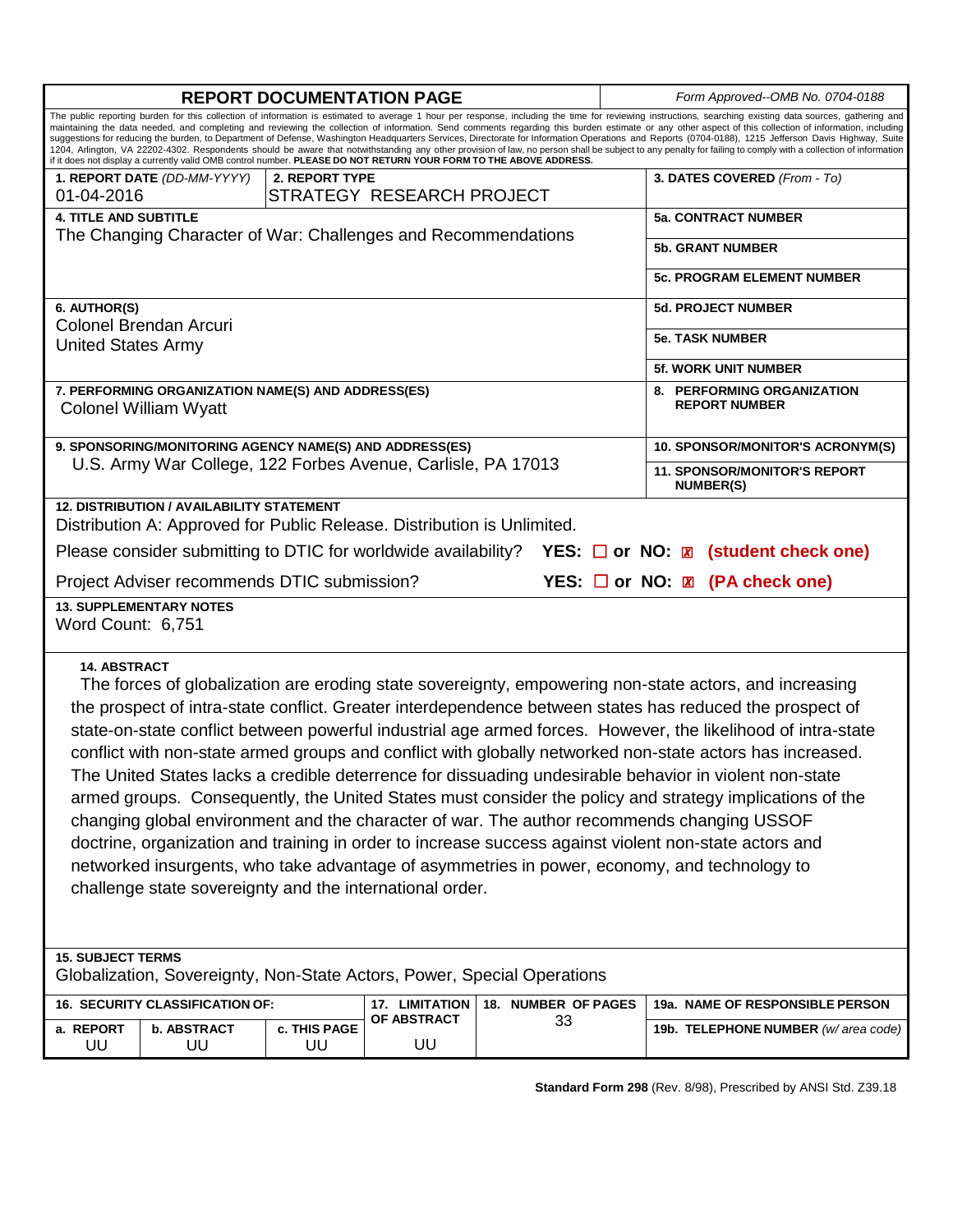## The Changing Character of War: Challenges and Recommendations (6,751 words)

### **Abstract**

The forces of globalization are eroding state sovereignty, empowering non-state actors, and increasing the prospect of intra-state conflict. Greater interdependence between states has reduced the prospect of state-on-state conflict between powerful industrial age armed forces. However, the likelihood of intra-state conflict with non-state armed groups and conflict with globally networked non-state actors has increased. The United States lacks a credible deterrence for dissuading undesirable behavior in violent nonstate armed groups. Consequently, the United States must consider the policy and strategy implications of the changing global environment and the character of war. The author recommends changing USSOF doctrine, organization and training in order to increase success against violent non-state actors and networked insurgents, who take advantage of asymmetries in power, economy, and technology to challenge state sovereignty and the international order.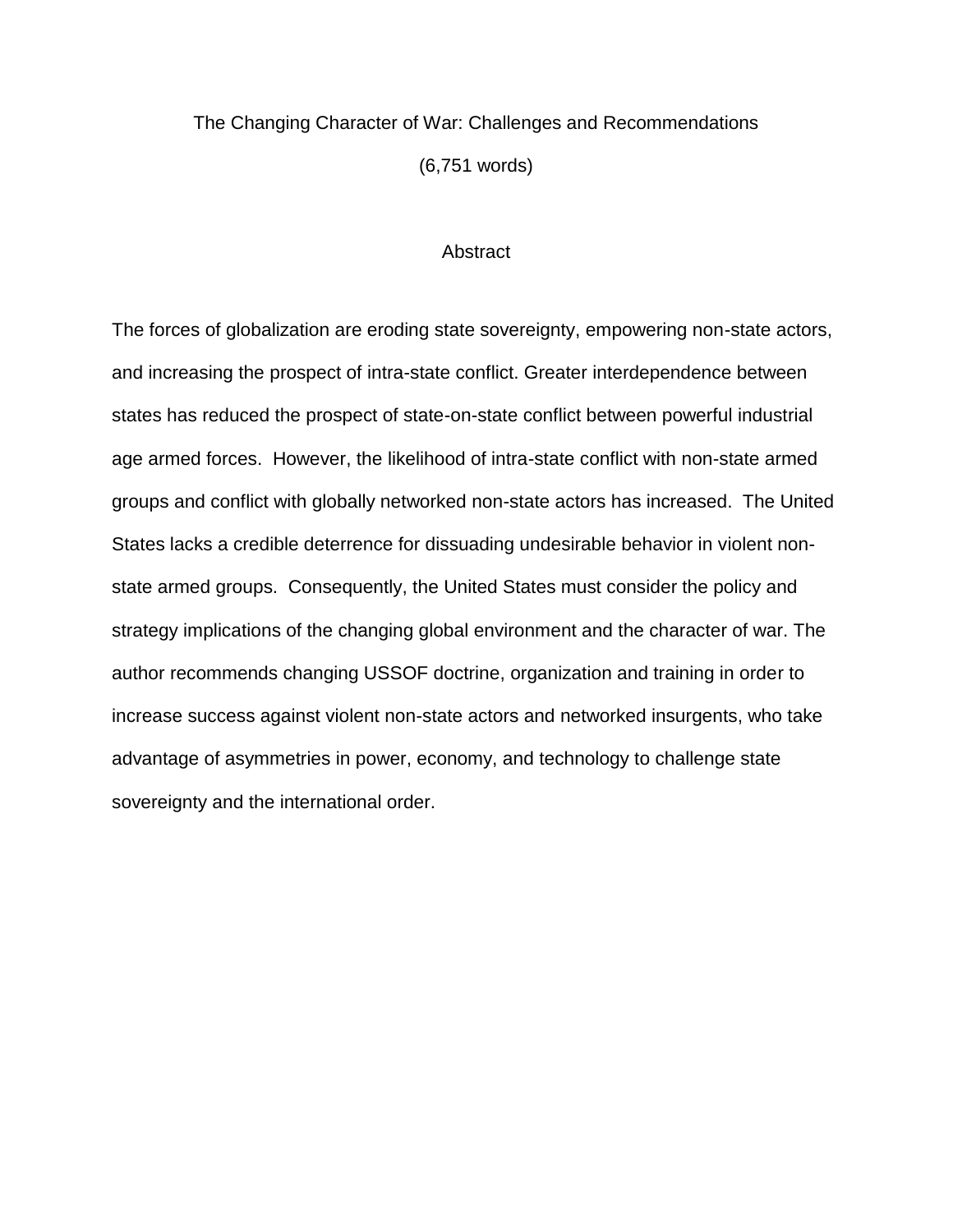### **The Changing Character of War: Challenges and Recommendations**

America is more preponderant than it was ten years ago, yet ironically, power has also become more diffuse. Thus, America's ability to employ it to shape the rest of the world has actually decreased.

—Henry Kissinger<sup>1</sup>

The pressures of globalization are eroding state sovereignty and blurring the lines between states and non-state entities. The rapid movement of goods, data, money, and people across borders undermines the traditional institutions of power that sovereign states employ to control territories and populations. Conversely, non-state actors are proliferating and becoming more powerful and influential in the international system. Greater interdependence between states has reduced the prospect of stateon-state conflict between powerful industrial age armed forces. However, the likelihood of intra-state conflict with non-state armed groups and conflict with globally networked non-state actors has increased. Simply stated, the forces of globalization are eroding state sovereignty, empowering non-state actors, and increasing the prospect of intrastate conflict. Consequently, the United States must consider the policy and strategy implications of the changing global environment and the character of war.

The United States lacks a credible deterrence for dissuading violent non-state armed groups. Large-scale military interventions are less effective than they were in the past in resolving conflicts; instead, the U.S. military needs smaller, more networked, culturally astute, media savvy, and cyber-enabled forces to conduct long-term peacetime engagements with partner nations. The military must organize and train these forces to work in concert with interagency partners to leverage all the instruments of national power in support of partner nations. US Special Operations Forces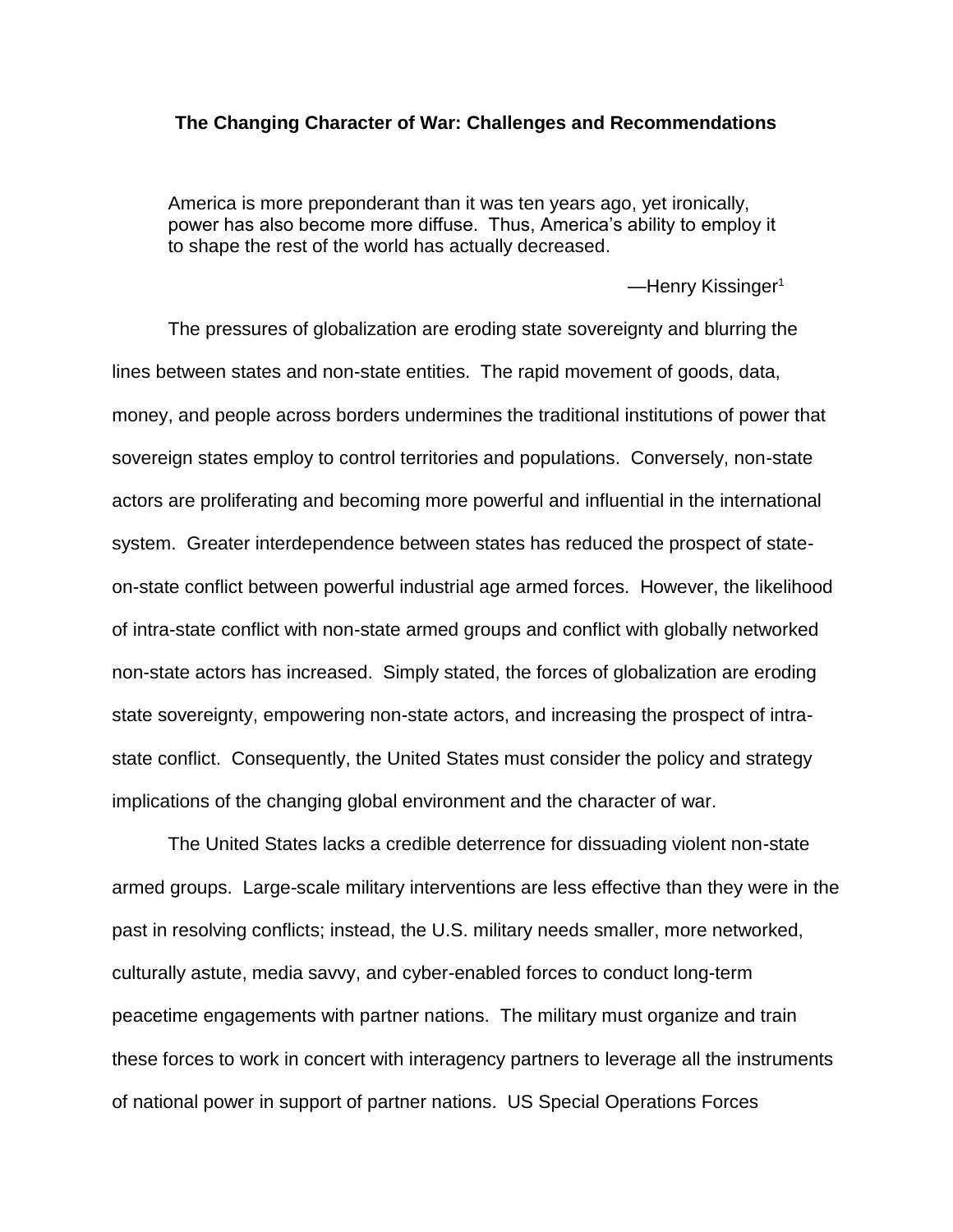(USSOF) have been performing this role for decades, with varying degrees of success. The author recommends changing USSOF doctrine, organization and training in order to increase success against violent non-state actors and networked insurgents, who take advantage of asymmetries in power, economy, and technology to challenge state sovereignty and the international order.

### The Erosion of State Power and Sovereignty

State sovereignty is a relatively new idea that emerged after the 30 Years War in the Treaty of Westphalia in 1648.<sup>2</sup> According to political scientist Joseph Nye, "a state is a particular type of political unit that has two crucial characteristics: territoriality and sovereignty."<sup>3</sup> In this context, territoriality refers to control over a specific geographic area, and sovereignty refers to the legitimate authority over the territory.<sup>4</sup> Nye identifies key characteristics of sovereign states as their ability to tax, control their people, and raise armed forces.<sup>5</sup> Political scientist Francis Fukuyama explains that "the state is a hierarchical, centralized organization that holds a monopoly on legitimate force over a defined territory."<sup>6</sup> He further explains that the power of the state is concentrated in institutions that allow the state to "enforce laws, keep the peace, defend itself against outside enemies, and provide necessary public goods."7 The institutions of power are organizations such as courts, police, and militaries whose legitimacy and ability to monopolize the use of force are essential to the survival and growth of a sovereign state.<sup>8</sup> David Rothkopf offers the notion of a "social contract" between citizens and the state as another important metric for a true state, asking: "Can it keep them safe, bring order to their lives, preserve their basic rights to life, liberty, and the pursuit of happiness?"<sup>9</sup> Diane E. Davis, Professor of Regional Planning and Urbanism, writes about the "reciprocal" arrangement that exists between the state and its citizens,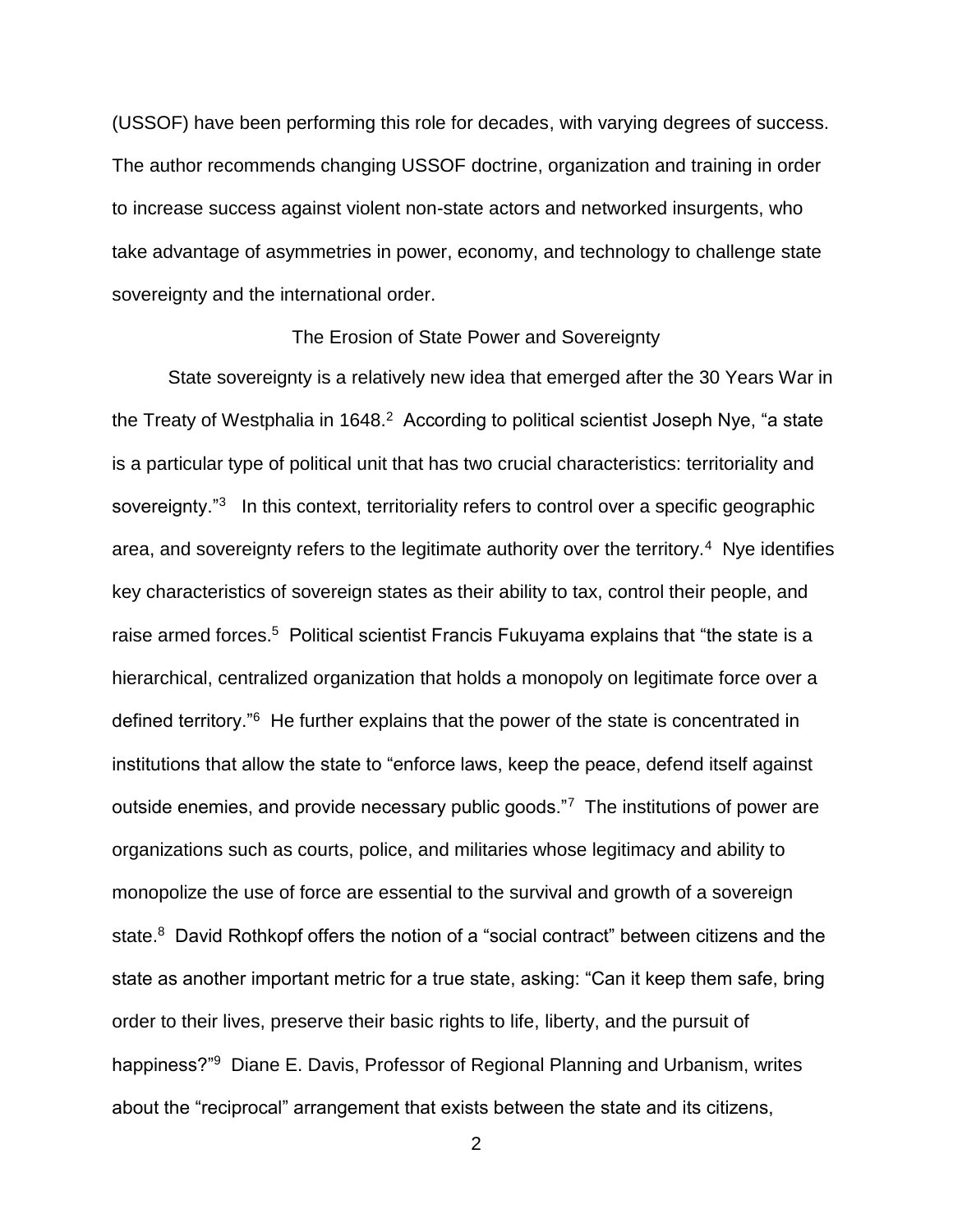wherein the citizens are loyal to the state and pay taxes that allow the state to raise armies, and in return the state provides security to its citizens and a viable economy where citizens can work, make money, and provide for their families.<sup>10</sup> Put simply, a sovereign state provides law and order within the confines of its borders and satisfies the needs of its people, who in return provide loyalty and allegiance to the state, which legitimizes the state and its institutions of power.

Since the Treaty of Westphalia, when the concept of state sovereignty emerged, success in international relations has depended on a state's ability to apply a combination of economic power, military power, and political power. Political scientist Glenn Hastedt defines power simply as "the ability to achieve objectives."<sup>11</sup> Joseph Nye describes power as "the ability to get others to do what they otherwise would not do."<sup>12</sup> According to Nye, resources such as "population, territory, natural resources, economic size, military forces, and political stability<sup>"13</sup> determine the amount power a state possesses. The ability to harness the natural resources within the borders of a country and create products that can be traded with other countries determines a state's economic power.

Historically military power has been dependent on the population size and industrial capacity of a country. Internally, political power is derived from the strength of leaders and institutions and the degree of support from the citizens; externally, political power depends on the degree of support a state can draw from other states.<sup>14</sup> In short, states derive power from the resources under their control and achieve their goals through the actual or implied use of that power. However, Nye observes that the traditional power resources such as geography, population size, and military force are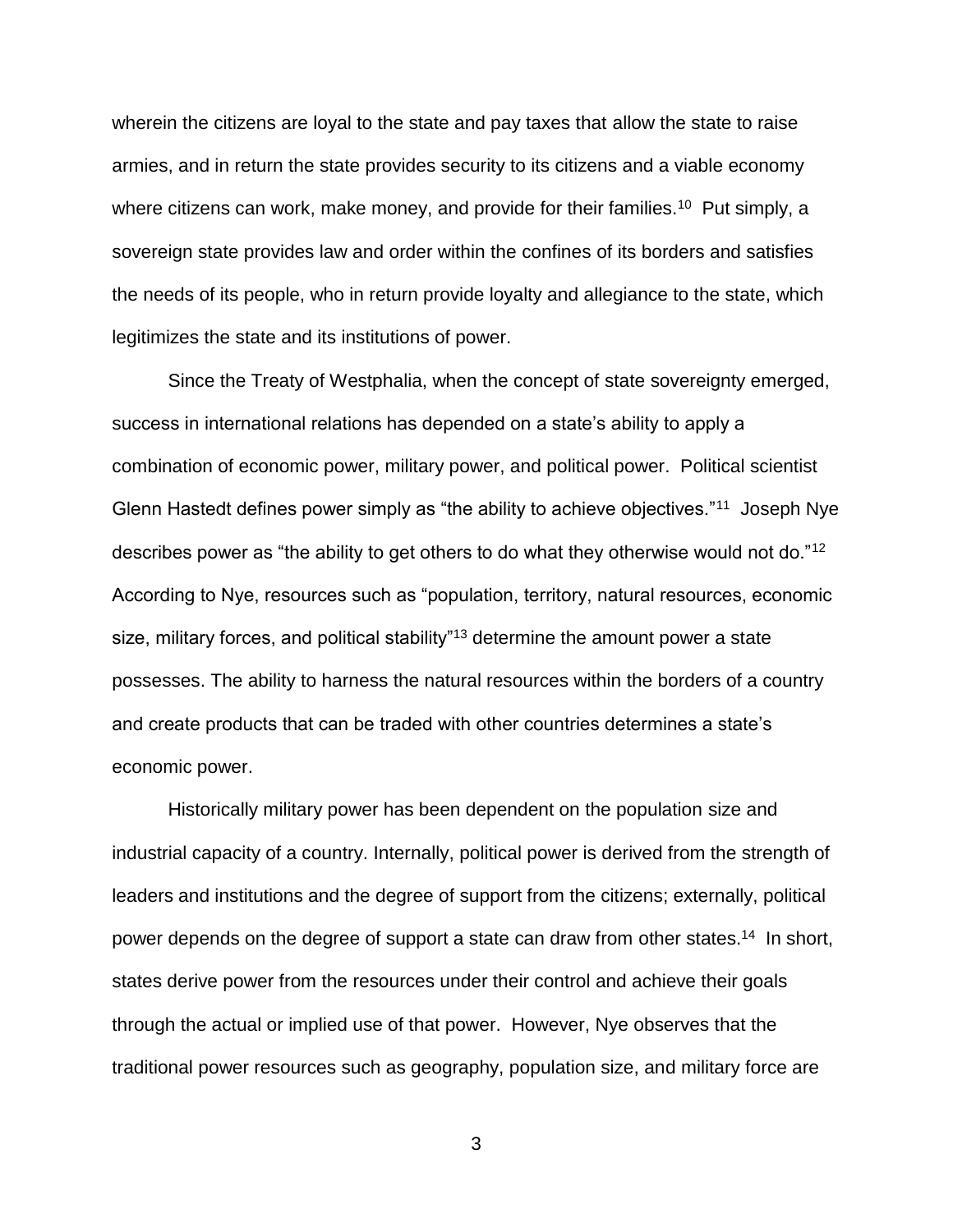less important when assessing international power today, and that "factors such as technology, education, and economic growth are becoming more important."<sup>15</sup> The chart below shows the changing power resources of leading world powers since the sixteenth century.

| <b>Leading State</b>                   | <b>Major Power Resources</b>                                                                                                                                                              |
|----------------------------------------|-------------------------------------------------------------------------------------------------------------------------------------------------------------------------------------------|
| <b>Sixteenth Century Spain</b>         | Gold bullion, colonial trade, mercenary<br>armies, dynastic ties                                                                                                                          |
| Seventeenth Century Netherlands        | Trade, capital markets, navy                                                                                                                                                              |
| <b>Eighteenth Century France</b>       | Population, rural industry, public<br>administration, army                                                                                                                                |
| Nineteenth Century Britain             | Industry, political cohesion, finance and<br>credit, navy, liberal norms, island location<br>(easy to defend)                                                                             |
| <b>Twentieth Century United States</b> | Economic scale, scientific and technical<br>leadership, universalistic culture, military<br>forces and alliances, liberal international<br>regimes, hub of transnational<br>communication |

| Table 1. Sources of Power since the Sixteenth Century <sup>16</sup> |
|---------------------------------------------------------------------|
|---------------------------------------------------------------------|

 The pressures of globalization are eroding many of the elements that traditionally safeguarded state sovereignty. Nye describes globalization as "worldwide networks of interdependence."<sup>17</sup> Political scientist Jonathan Kirshner describes globalization as "the flow of goods, data, money, and people across borders" and as "an array of phenomena that derive from unorganized and stateless forces but that generate pressures that are felt by states."<sup>18</sup> Kirshner further explains, "the most obvious consequence of globalization is the diminishing of the power and influence of the sovereign state."<sup>19</sup> The ease with which goods, money, and people can now pass between states has reduced government control over traditional sources of power. Globalization "is a dynamic mix of economic, political, social, and cultural forces" says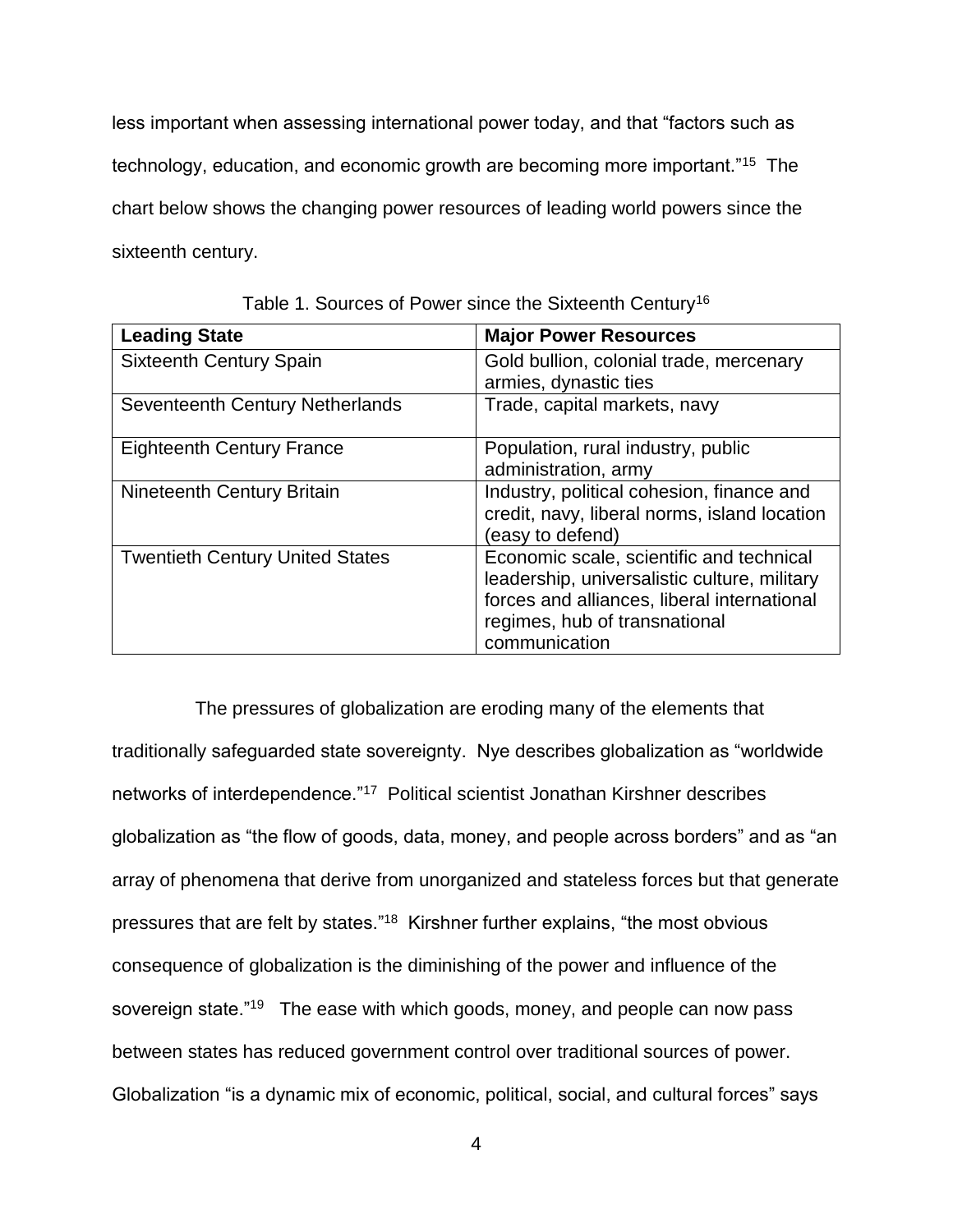Hastedt.<sup>20</sup> He further describes that globalization "also affects the ability of governments to control their domestic economies and the ability of publics to hold their elected officials accountable, the solidarity of values of cultures, and the homogeneity of societies."<sup>21</sup> Globalization redistributes power from the institutions used by states to control populations—courts, police, militaries—into the hands of individuals and groups that are not aligned with the state. State institutions served as barriers to power and according to Moises Naim, "over the course of the last three decades, the barriers to power have weakened at a very fast pace."<sup>22</sup> Through the weakening of institutions of power, state sovereignty is weakened as is a state's relative power in the international system.

### The Pressures of Globalization

According to political scientist Stanley Hoffman, globalization has three forms economic, cultural, and political.<sup>23</sup> "Globalization is often thought of as first and foremost an economic phenomenon—the increase in the volume and intensity of crossborder market transactions" writes Jonathan Kirshner.<sup>24</sup> According to Stanley Hoffman, "economic globalization results from recent revolutions in technology, information, trade, foreign investment, and international business." It appears, then, that the desire to increase wealth through trade and access to new information and communications technology is a significant driver of globalization. David Rothkopf describes a growing interdependence and drive toward a common financial system: "markets that had previously been less connected—national markets, regional markets, markets in specific financial instruments or commodities—have all become part of global capital markets."<sup>25</sup> This increased economic interdependence has reduced the likelihood of state-on-state conflict.<sup>26</sup> Kirshner explains, "the macroeconomic discipline demanded by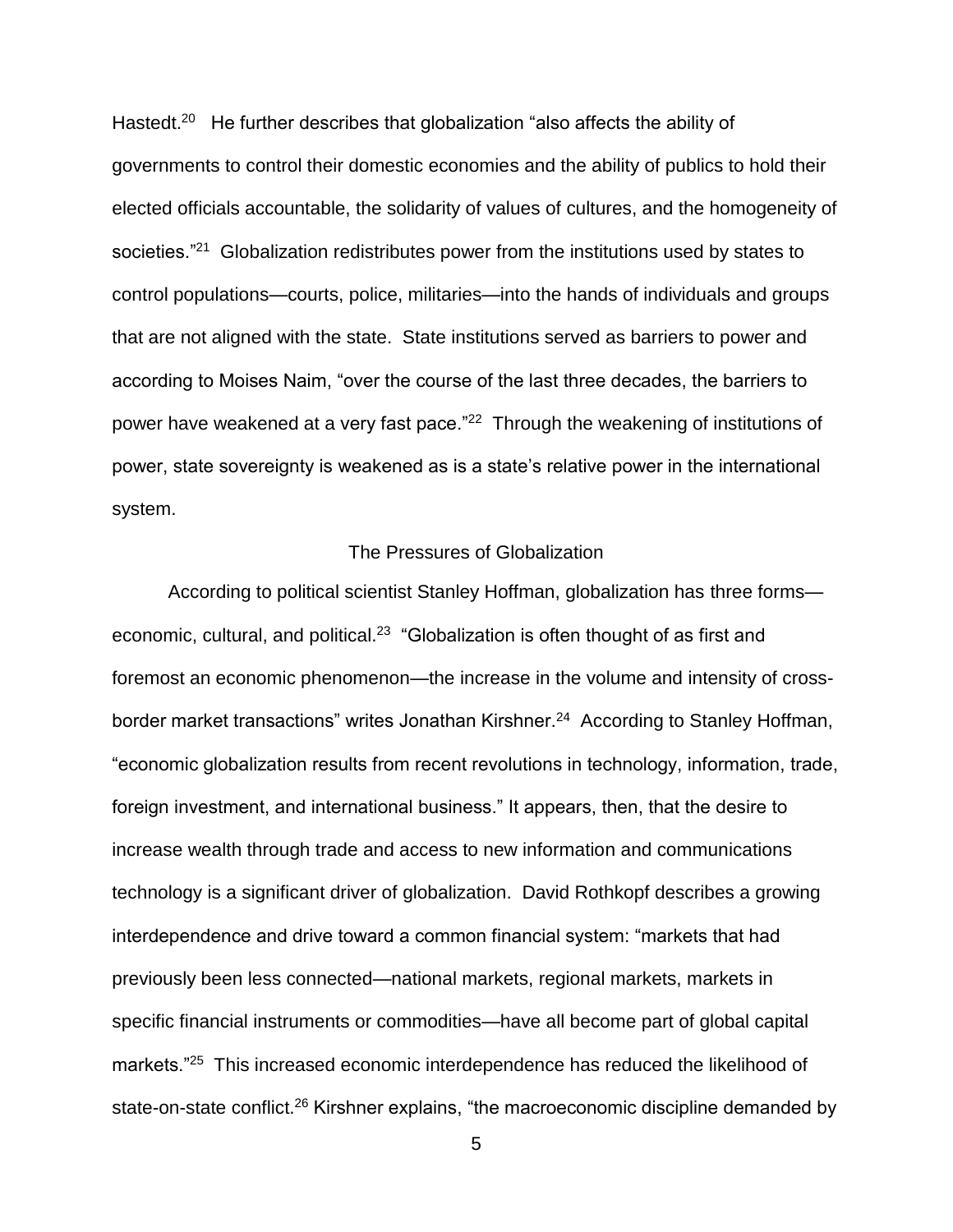world financial markets, lending institutions, and powerful credit agencies is incompatible with military adventurism."<sup>27</sup> Therefore, the military growth of China, disconcerting as it may be to the U.S., is unlikely to result in a military conflict due to the interconnected nature of our economies. However, greater interdependence between states blurs the lines of sovereignty and further erodes the power of states in that they have less control over their economies to "manipulate domestic politics" and "garner resources for war."<sup>28</sup> It appears then that economic globalization and the resulting network of interdependence decreases the prospect of state-on-state conflict at the same time that it reduces the sovereignty and power of states. This is evident in Greece, which after three bailouts by the European Union, has for all practical purposes "turned into a colony of Germany" according to Paola Subacchi, Director of International Economics Research at Chatham House.<sup>29</sup>

Related to economic globalization is the concept of cultural globalization. Stanley Hoffman explains that cultural globalization "stems from the technological revolution and economic globalization, which together foster the flow of cultural goods."<sup>30</sup> In other words, the global network of trade and markets means that goods from a particular country now have access to global markets and are no longer confined within the country's borders. However, not all countries benefit equally from greater access to global markets. Larger economies have greater access to international markets, resulting in unequal dispersion of culture. Indeed, Stanley Hoffman writes of the global proliferation of American culture: "Since the end of the Cold War, America as the sole super power and economic powerhouse has become the face of globalization and the diffusion of its culture, often referred to 'Americanization,' is widespread."<sup>31</sup> The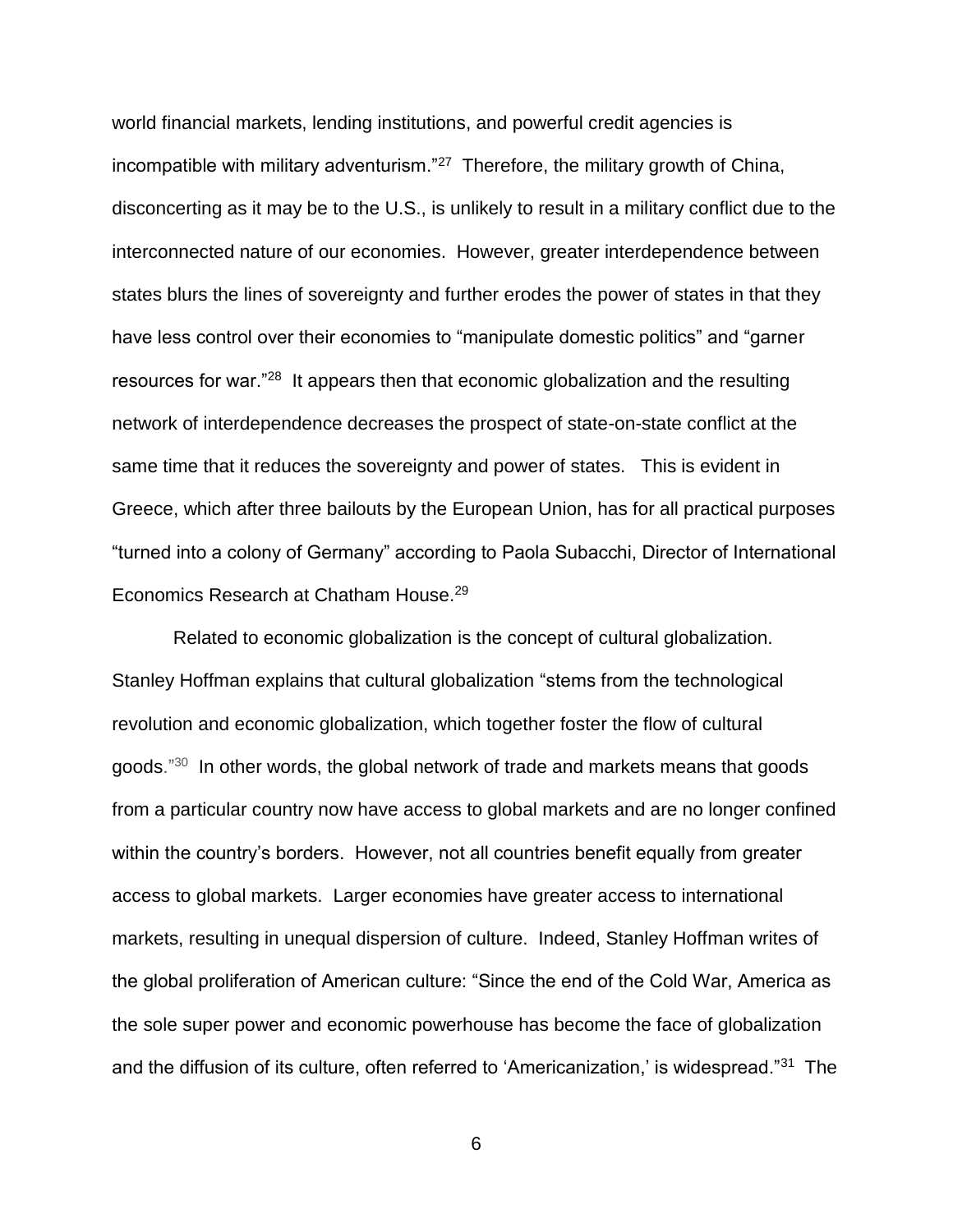preponderance of American culture may have a negative impact on American foreign policy and interests abroad. Jonathan Kirshner warns that "some of the backlash against globalization finds its expression in anti-Americanism, as well as broader opposition to Western cultural and economic values."<sup>32</sup>

To a large extent, the current brand of Islamic terrorism is a result of globalization and a growing resistance to the spread of Western culture, which according to Stanley Hoffman is "deemed threatening to local religions and cultures."<sup>33</sup> Nowhere is this resistance more obvious, perhaps, than in the Nigerian-based Islamic extremist organization that calls itself Boko Haram, which literally means "Western education is forbidden."<sup>34</sup> "As American and Western cultures continue to permeate every corner of the globe, more incidences of backlash in the form of terrorism or nationalism are likely to manifest as cultures seek to preserve their unique identities," warns Hoffman. $35$ Although many American cultural exports have resulted in great social and economic benefits across the globe, makers of U.S. foreign policy should consider the fact that certain cultures may react negatively to "Americanization" and resort to violent cultural protectionism.

Similar to America's domination of cultural globalization is its domination of political globalization. Stanley Hoffman writes that "political globalization is characterized by the preponderance of the United States and its political institutions and by a vast array of international and regional organizations and trans-governmental networks." Former Secretary of State and political scientist Henry Kissinger notes that "President Wilson saw the spread of democracy to other states as a benefit to the United States and consequently made it policy."<sup>36</sup> Encouraging democratic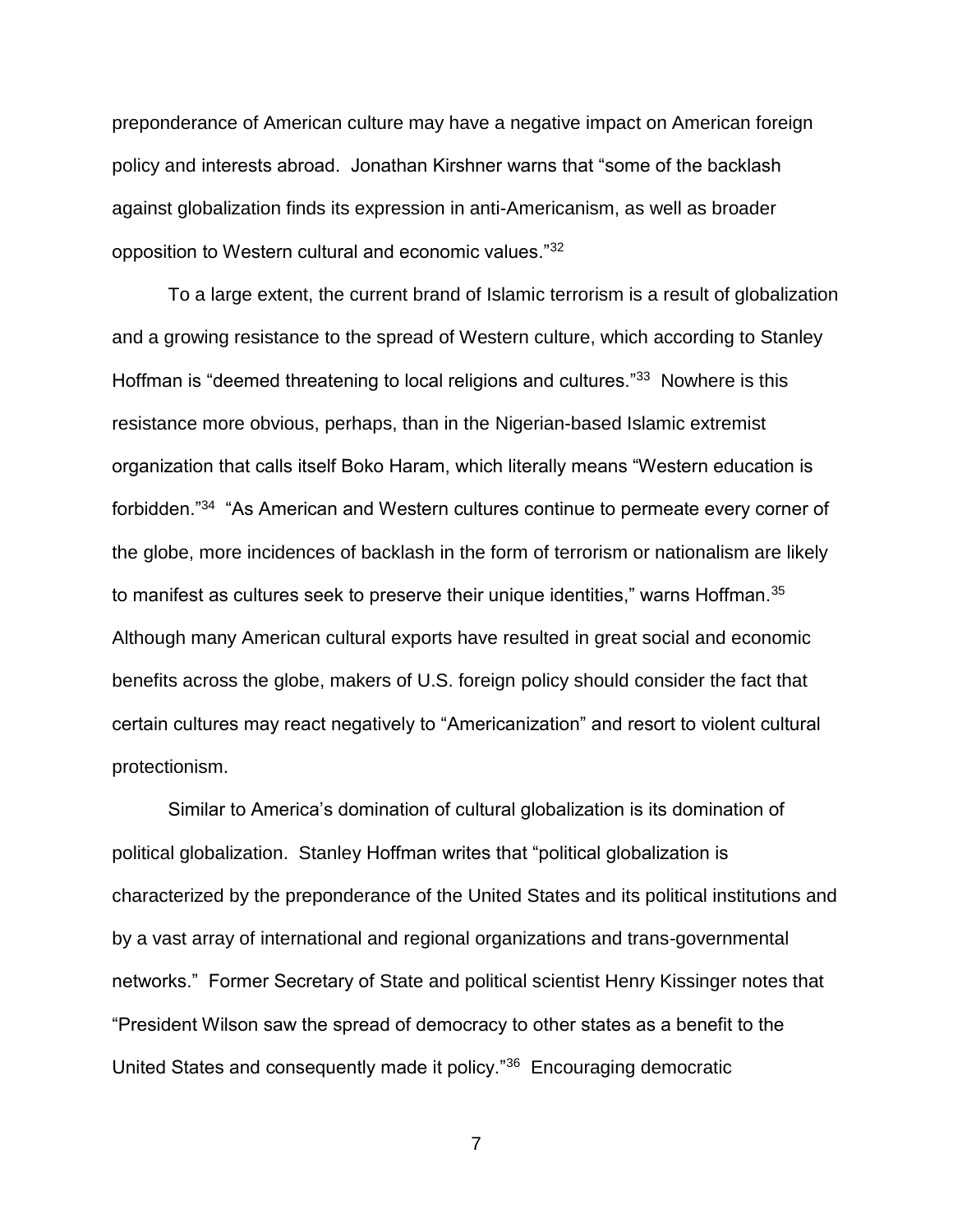transformation and establishing international institutions that reinforce democracies has been a cornerstone of U.S. foreign policy since the end of World War I. America's global political influence is visible in the proliferation of democracies around the world since the adoption of this policy. According to Francis Fukuyama, "between 1970 and 2010, the number of democracies around the world increased from about 35 to nearly 120, or some 60% of the world's countries."<sup>37</sup> The pressures of globalization accelerated the end of the Cold War and the collapse of the Soviet Union, which produced many of these new democracies.

Another key feature of modern globalization that is eroding state sovereignty is the proliferation of information and communication technology that allows unrestricted access to cyberspace. On the topic of cyberspace, Henry Kissinger writes that it "challenges all historical experience. It is ubiquitous, but not threatening in itself; its menace depends on its use."<sup>38</sup> No longer limited by geography or borders, individuals can connect to a global network and join virtual communities of like-minded individuals. The internet has raised public awareness about the actions of governments around the world. Individuals and groups can use the internet to hold governments accountable in the international court of public opinion by shedding light on abuses or misdeeds. The Government Accountability Project, which maintains a website dedicated to supporting government whistleblowers, exposed U.S. government efforts to alter scientific reports on climate change as well as illegal government wiretapping and surveillance activities.<sup>39</sup>

The highly publicized release of classified information related to U.S. government surveillance programs by Edward Snowden is another recent example of one individual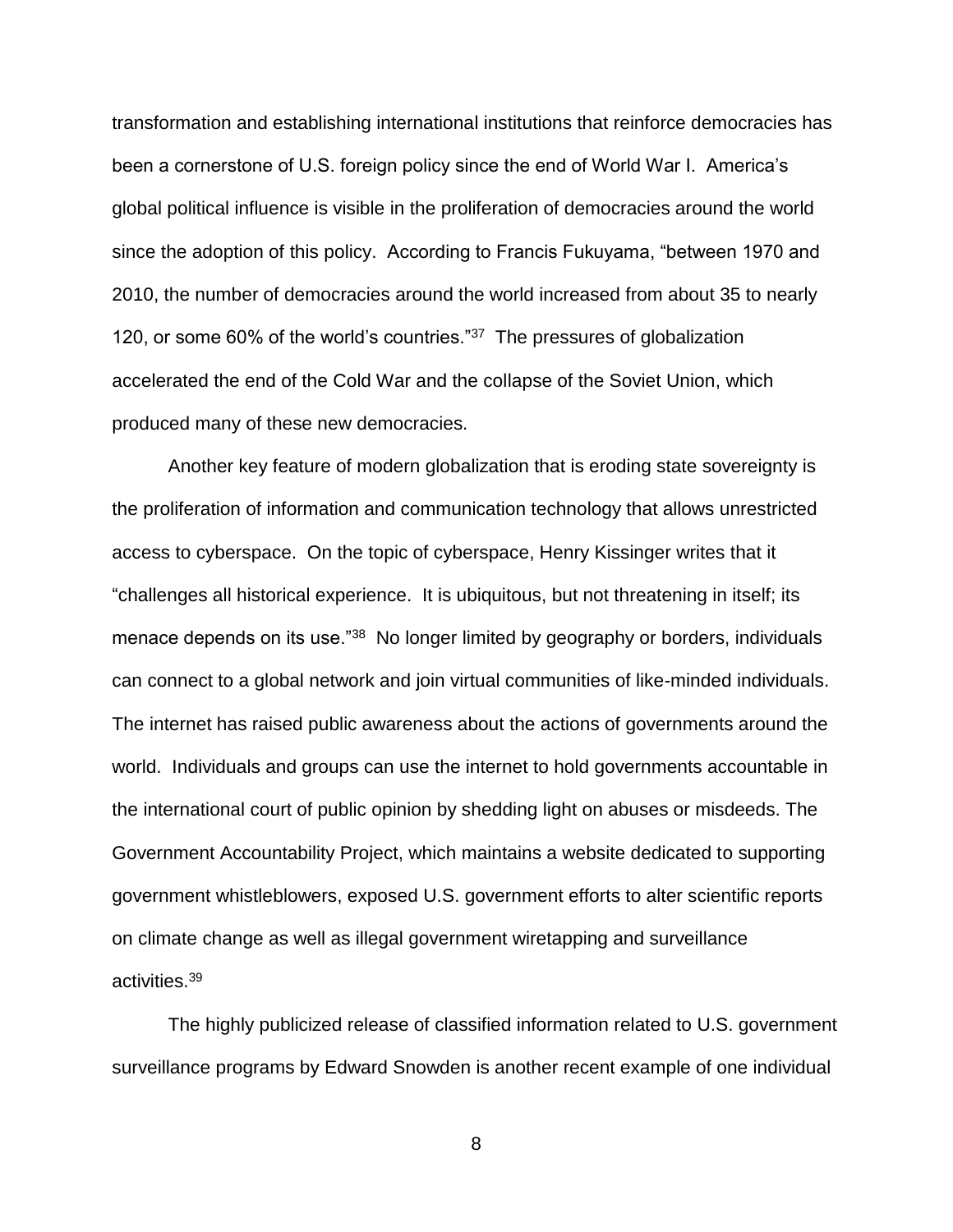using the internet to hold a government accountable for perceived wrongdoings. Social movements and government opposition groups, using the internet to organize, communicate ideas, and coordinate activities, pose an increasing threat to governments.<sup>40</sup> "Before the cyber age, nations' capabilities could still be assessed through an amalgam of manpower, equipment, geography, economics, and morale," writes Kissinger.<sup>41</sup> Unlike the industrial age, which concentrated power and strength of the state, the information age, which has acted as an accelerant for globalization, has had the opposite effect on states. Cheap and pervasive information and communication technology, a feature of the information revolution, accelerates the redistribution of power among states, reduces the influence of sovereign states, and weakens the sovereignty of states.<sup>42</sup> According to Jonathan Kirshner, "It is now necessary to factor in the information environment in order to accurately assess state power, capacity, and international relations."<sup>43</sup> Consequently, states must exercise greater restraint and consider how domestic and international audiences will judge their actions or risk losing credibility and legitimacy.

Non-state actors are using advanced information and communication technologies to advance their causes locally and globally. According to author David Rothkopf, "non-governmental organizations (NGOs) have become aggressive actors in local politics, seizing the initiative from traditional political parties and politicians by harnessing this technology."<sup>44</sup> Non-state actors have seized on the latest advances in information and communication technologies to build "flat, essentially leaderless groups unified more by pursuit of a common goal than any kind of central control."<sup>45</sup> Indeed, before the creation of the internet it would have been difficult to imagine a globally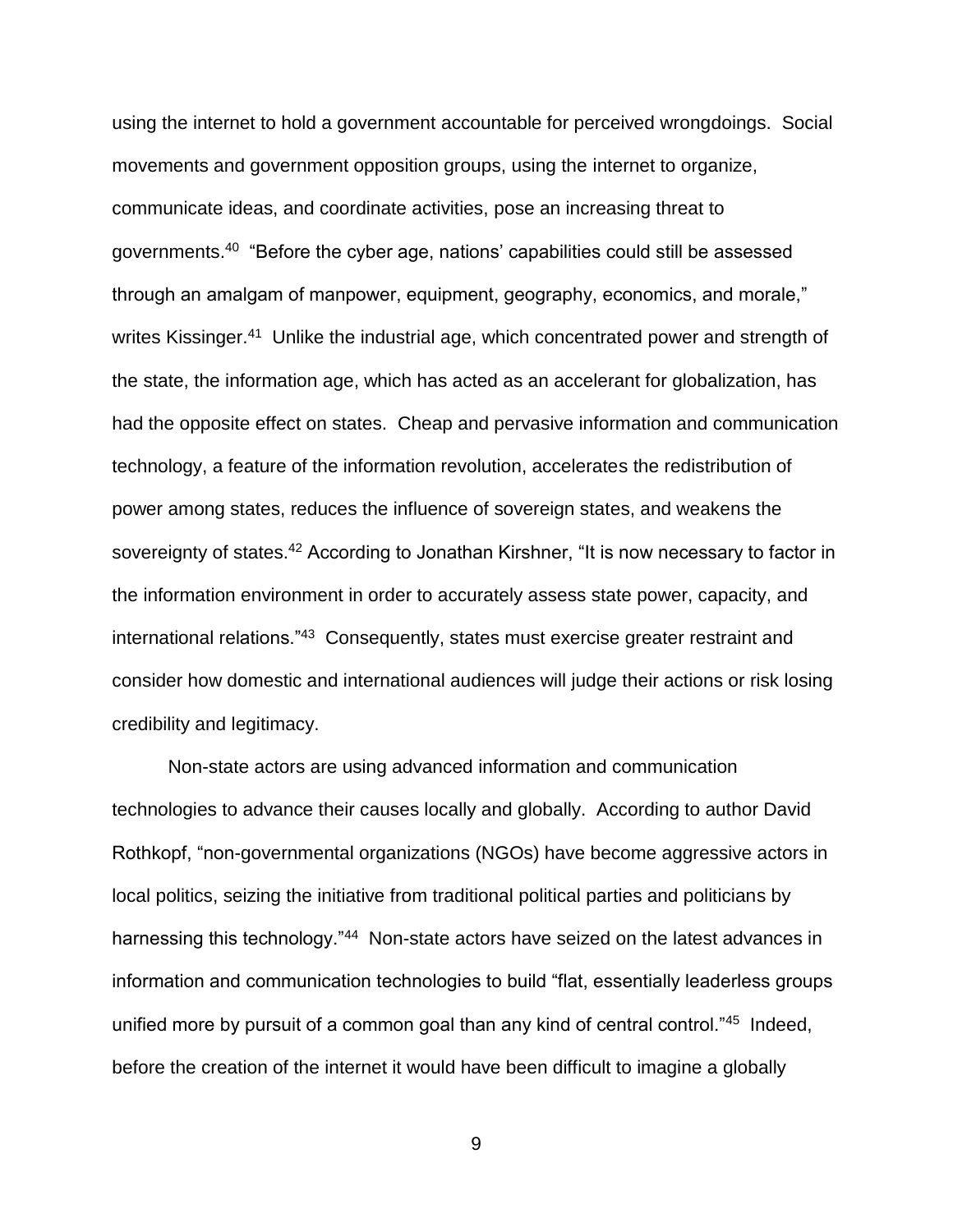networked terrorist organization with the ability to plan and organize acts of terror in multiple countries. Insurgencies gain an asymmetric advantage through access to global internet communities by using propaganda to shape international public opinion in their favor and to gain new allies or rally more people to their cause.<sup>46</sup> The U.S. military's experience in both Iraq and Afghanistan demonstrated how powerful industrial militaries are disadvantaged in a conflict against a smaller networked adversary.<sup>47</sup>

### The Rise of Non-State Armed Groups

A consequence of globalization and the diminishing power of sovereign states is the proliferation of Non-State Armed Groups (NSAGs). "Things that we used to think could be done only by government are now being done by sub-state actors, groups, gangs, even individuals" explains General Michael Hayden regarding the effects of globalization.<sup>48</sup> Keith Krause and Jennifer Miliken arrange NSAGs into five categories: "(1) insurgent groups; (2) militant groups; (3) urban gangs and warlords; (4) private militias, police forces and security companies; and (5) transnational groups."<sup>49</sup> NSAGs tend to emerge when states fail to provide law and order and satisfy the basic needs of their citizens. When the "reciprocal" arrangement, described by Diane Davis, between the state and the citizen breaks down, citizens can shift their alliance and loyalty to "imagined communities" that can provide the security or economic opportunities the state cannot or will not.<sup>50</sup> The speed and ease with which information, money, and people can now move has made it easier to shift allegiances to imaginary communities which are acting as "functional equivalents of states," or non-states, by providing security and basic needs to their citizens.<sup>51</sup> Diane Davis further explains how increasingly violent and armed non-state actors are challenging the sovereign states' previously held monopoly on violence. This violence by non-state actors may be the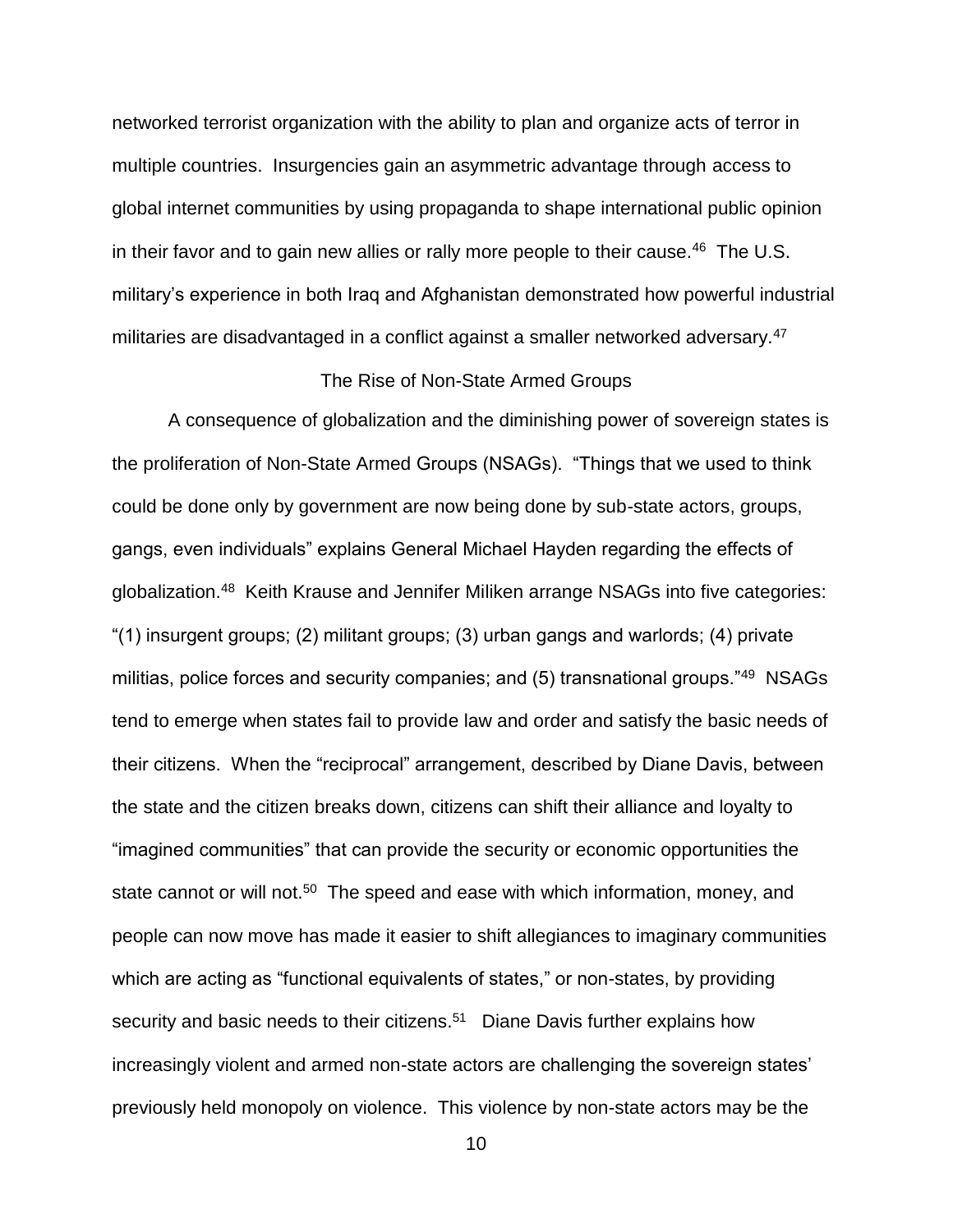result of unmet social, economic, or political needs, or simply the desire for selfprotection from an increasingly insecure environment. <sup>52</sup> Thus NSAGs are increasingly filling the gap left by weak governments, thereby gaining the loyalty of citizens and challenging the power and legitimacy of the traditional sovereign state.<sup>53</sup>

The frequency and intensity of conflicts between NSAGs and sovereign states appear to be on the rise. The economic, political, and cultural pressures of globalization pose a particular challenge to states with weaker government institutions by increasing their vulnerability to NSAGs that challenge their sovereignty.<sup>54</sup> In these fragile states, Kirshner explains, globalization "creates fertile ground for terrorists, insurgents, and separatists to thrive."<sup>55</sup> Consequently, the added pressure of globalization on states with weak or ineffective governments increases the likelihood of internal conflicts with NSAGs. This phenomena was evident during the 2011 Arab Spring when a combination of violent and non-violent uprisings against the ruling governments took place across the Middle East and North Africa. Several of these uprisings, such as those in Libya, Syria, and Yemen, provided the opportunity for insurgent groups, militant groups, and transnational groups to advance their political agendas, and violence against these governments continues to this day.

Given the number of fragile states in the world, it is not difficult to anticipate the large scale proliferation of NSAGs and subsequent intra-state conflicts. For 11 years, the Fund for Peace has produced a 162-country Index of Fragile States.<sup>56</sup> The index measures a number of social, economic, political, and military indicators, such as rule of law, security, uneven economic development, human flight, and group grievances, to determine each state's level of fragility. The 2015 fragile state index listed 38 countries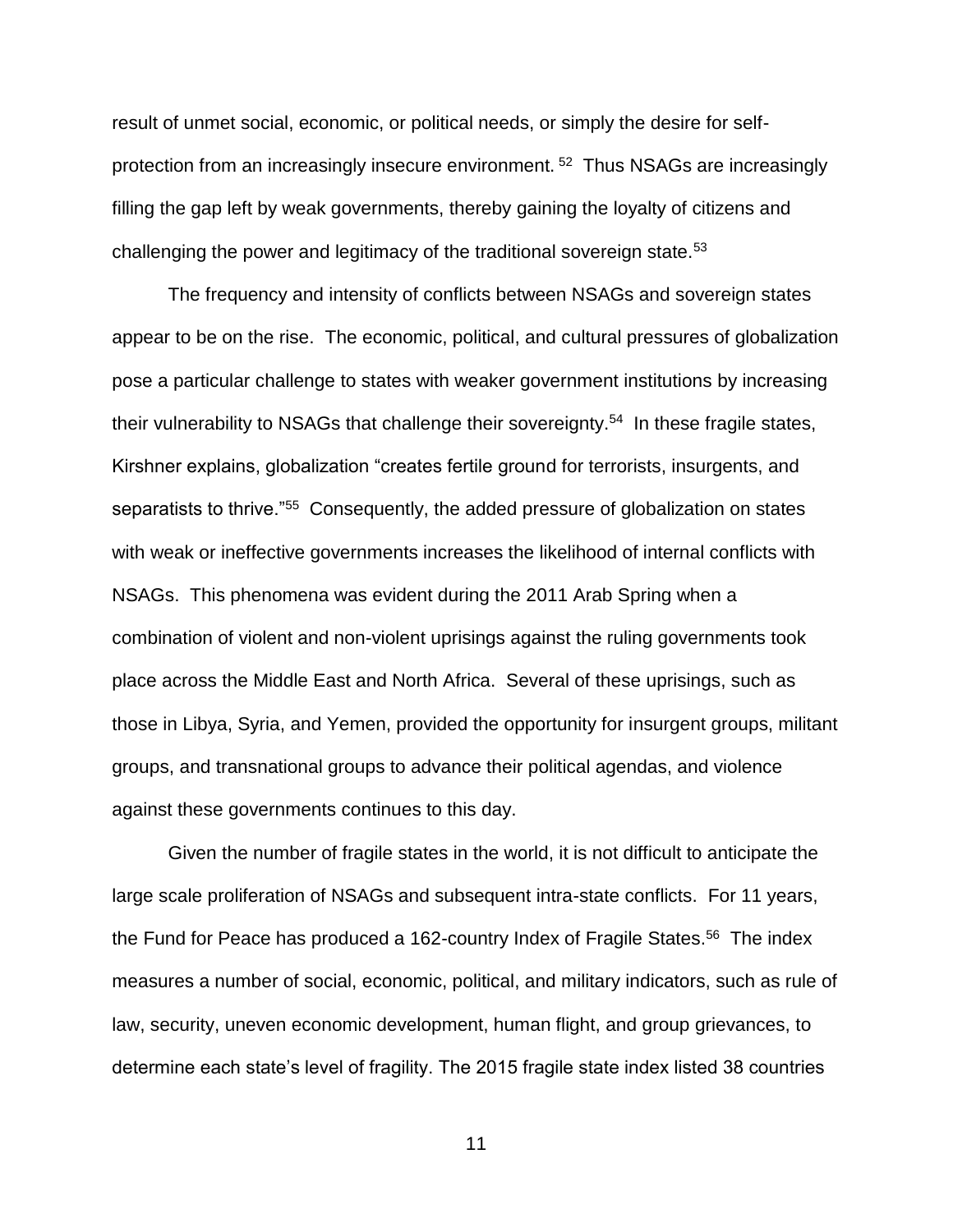at alert levels of fragility, including 16 which are at high alert or very high alert levels, indicating the highest risk of failure. States in this highest risk category include Somalia, Syria, Afghanistan, Iraq, and Yemen.<sup>57</sup> The NSAGs that have emerged from these fragile countries are well known—the Taliban and al Qaida in Afghanistan, ISIS in Syria and Iraq, al Qaeda in the Arabian Peninsula and the Houthi rebels in Yemen, and Al Shabaab in Somalia. It is easy to see how states that failed to live up to the reciprocal arrangement with their citizens fostered the development of these NSAGs, which have destabilized the region and posed global security threats. The fragile states index is a sobering indicator of potential sources of conflict between weak governments and NSAGs that produce regional and global instability and insecurity.

The Global Terrorism Index, produced by the Institute of Economics and Peace, is another indicator of conflict which has measured trends in terrorism for 15 years. In the Institute of Economics and Peace's 2015 report, the Global Terrorism Index indicates that political violence and a country's level of safety and security are key drivers of terrorism.<sup>58</sup> The report shows that "92 percent of all terrorist attacks between 1989 and 2014 occurred in countries where political violence by the government was widespread."<sup>59</sup> "In the last 25 years, 88 per cent of all terrorist attacks occurred in countries that were experiencing or involved in violent conflicts. Less than 0.6 percent of all terrorist attacks occurred in countries without any ongoing conflict and any form of political terror."<sup>60</sup> According to the index, "lack of respect for human rights and for international organizations also correlates with terrorism."<sup>61</sup> Based on a side-by-side comparison of the fragile state index and the global terrorism index, it is not overly difficult to anticipate emerging threats from NSAGs.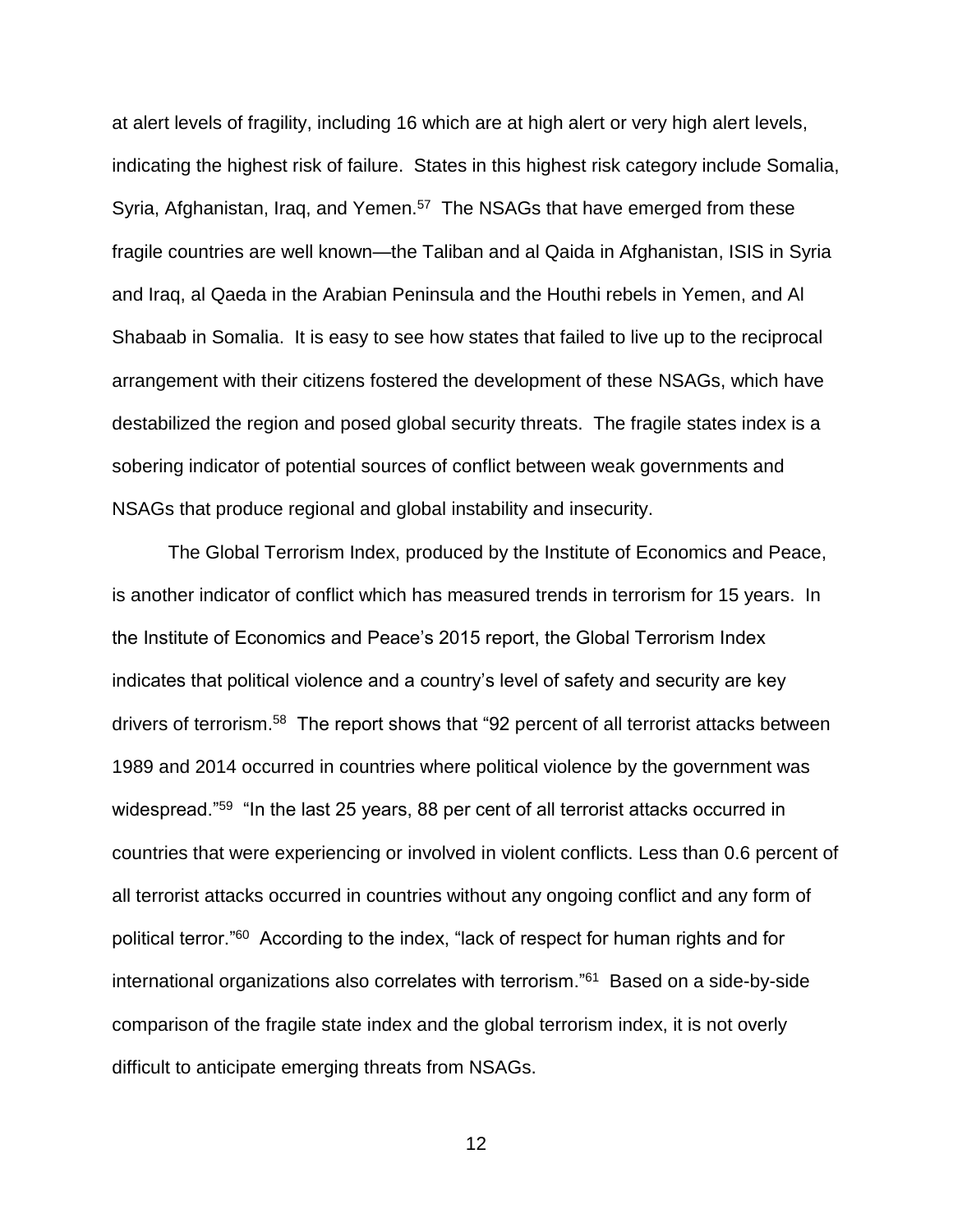### The Changing Character of War

The forces of globalization, the erosion of state sovereignty, and the proliferation of NSAGs are changing the character of war. The powerful industrial age military the United States built to defeat the Axis forces during World War II and to deter Soviet aggression during the Cold War is less effective against numerically smaller and less well-equipped adversaries. Recent experiences of the U.S. armed forces show that conflicts with relatively small NSAGs inflict a disproportionately high economic cost on large technologically advanced military formations. In Afghanistan and Iraq, the United States employed a large conventional military against a comparatively small network of terrorists and insurgents. In nearly 15 years of combat operations, the U.S.-led coalition in Afghanistan, despite possessing the most advanced weapons and technology, has been unsuccessful at subduing the Taliban, which is estimated to be one-twelfth the size of the coalition.<sup>62</sup> A similar mismatch in number and technology was seen during the height of the surge in Iraq in 2007, when nearly 280,000 coalition forces were opposed by an estimated 20,000 insurgents.<sup>63</sup> Despite a clear numerical advantage, as well as superior equipment and technology, the outcome of both wars remains inconclusive. The cost to fight these wars is probably the greatest mismatch of all.

In his article "The New Rules of War," international relations analyst John Arquilla estimates that the Iraq war cost the U.S. between \$1 trillion and \$3 trillion.<sup>64</sup> These figures do not take into account the human cost of fighting two wars against a numerically and technologically inferior adversary with inconclusive results. Arquilla adds, "U.S. troops are exhausted by repeated lengthy deployments against foes who, if they were lined up, would hardly fill a single division of Marines. In a very real sense, the United States has come close to punching itself out since  $9/11.^{65}$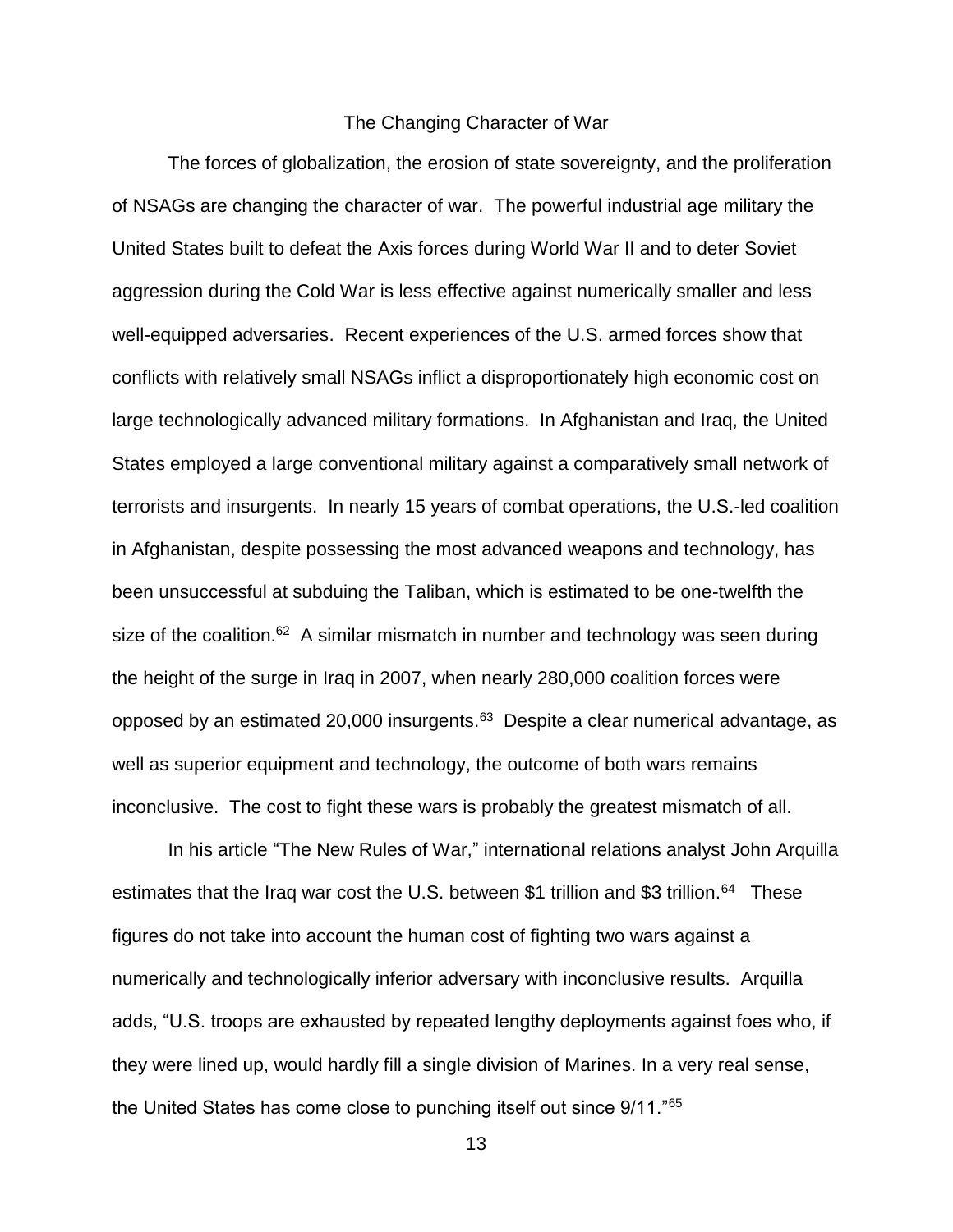A larger, more modern military force is no longer a guarantee for victory. Ivan Arreguin-Toft presents evidence of this trend in his article "How the Weak Win Wars: A Theory of Asymmetric Conflict."<sup>66</sup> Research by Arreguin-Toft covering the 200 years of data obtained from the Correlates of War Project shows that in conflicts between weak and strong actors, the weak actors are winning at increasing rate. Toft presents data showing weak actors winning against strong actors in only 11.8% of conflicts between 1800 and 1849. In contrast, during the time period of 1950-1998, weak actors prevailed over stronger actors in 55% of the conflicts. $67$  This trend is certainly consistent with the U.S. military's experience in the past 50 years in asymmetric conflicts with NSAGs. Arreguin-Toft concludes that for the U.S. to prevail in similar "small wars" in the future it will require preparing the public for a protracted war and the deployment of forces trained and equipped for COIN operations.<sup>68</sup>

The United States can scarcely afford to fight small, networked, violent non-state actors with the large industrial age military as it has in the past. The economic and human cost is too high, and the strategy produces no clear victory. Globally networked NSAGs have an asymmetrical advantage over large industrial militaries in that they are nimble, geographically dispersed, and difficult to mass forces against. As the prospect of conflicts with violent non-state actors increases, as indicated by the Global Terrorism Index and the Index of Fragile States, the United States military will have to find new ways to confront these threats. The cost of failing to learn from the lessons of Afghanistan and Iraq is too high, both economically and psychologically. A similar cost can be seen in past wars where armies have failed to recognize the changing character of warfare. In World War I, both sides failed to understand how industrialization had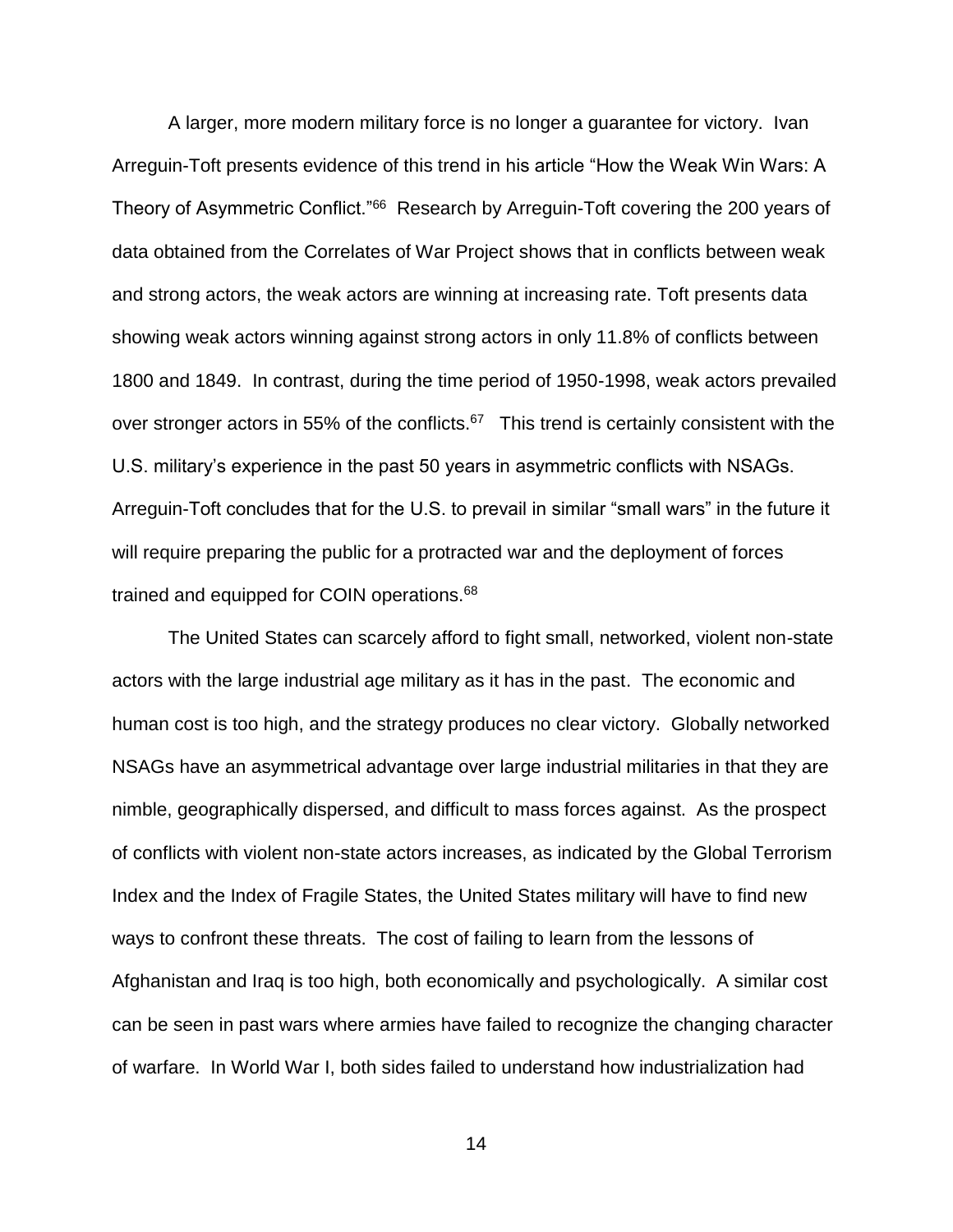changed the character of war, leading "not only to senseless slaughter, but also to the end of great empires and the bankruptcy of others."<sup>69</sup> Globalization has changed the character of war; accordingly, the U.S. military should change its strategies to contend with adversaries that are relatively small in size, stateless, and networked globally.

### Policy and Strategy Considerations

Several national security policy implications emerge from the changing character of war caused by the pressures of globalization. First, due to greater interdependence among states, the prospect of violent state-on-state conflict is decreasing. The international system is organized around sovereign states and provides a dedicated forum to resolve conflicts between states in the form of the United Nations (UN). There is however, no similar mechanism for states and violent NSAGs to resolve differences. While the possibility for inter-state conflict cannot be entirely ruled out, it is much more likely that future conflicts will be intra-state, involving citizens who are dissatisfied with a government that has failed to satisfy its social contract or involving globally networked violent non-state actors seeking to protect their group identity from the globalization of Western culture. President Obama emphasized this point in his 2016 State of the Union Address, stating, "In today's world, we're threatened less by evil empires and more by failing states."<sup>70</sup>

Second, intra-state conflicts will occur more frequently and in a reasonably predictable pattern. The large number of states with a weak ability to govern and who fail to fulfill their social contracts, as indicated by the fragile states index, will be increasingly susceptible to violence from NSAGs that challenge their legitimacy and offer alternatives to disenfranchised populations. As Derek Reveron posits it in his book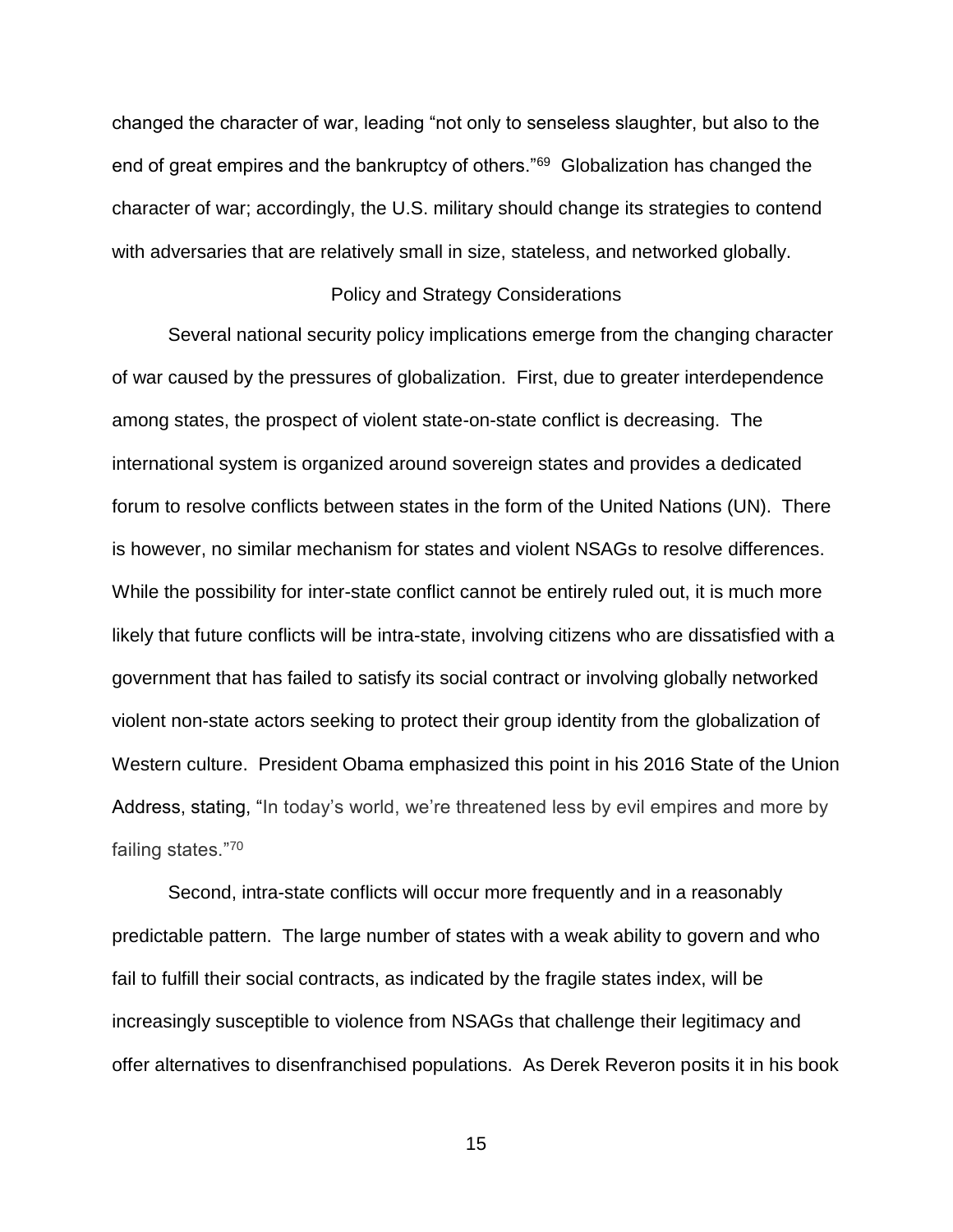*Exporting Security*, "conflict, it appears, tends to be internal, tends to be in poor countries, and requires external actors to provide for or supplement security."71

Third, the U.S. will respond to the security dilemmas posed by intra-state conflicts. Greater interdependence among states means that the U.S. and other countries will be drawn into intra-state conflicts to maintain international order. The interconnected nature of economics, politics, and culture increases the stakes of conflicts for all countries, making such conflicts more difficult to avoid. Increased U.S. involvement in intrastate conflict is manifested by the U.S. application of the instruments of national power in countries such as Libya, Nigeria, and Somalia. As the sole super power and lead architect of the current world order, it is particularly difficult for the U.S. to avoid involvement in conflicts that threaten the international system.

Finally, there is no credible deterrent to dissuade the political ambitions of violent NSAGs. Therefore, instead of deterring NSAGs, U.S. policy should focus on preventing the emergence of NSAGs. The threat of massive conventional forces or even the use of nuclear weapons deters sovereign states from undesirable behavior; however, there is no equivalent deterrence for violent NSAGs. Upon threat of military action, NSAGs can disappear into the population or cross borders into other countries where they cannot be followed. Hiding among the population or in another country, NSAGs can attack conventional forces at a time and place of their choosing, not unlike the way the Taliban continues to operate within Afghanistan from the safety of Pakistan. A policy that focuses on restoring the reciprocal agreement between fragile states and their citizens, through the application of all the instruments of national power, may prevent the emergence of violent NSAGs and the need for large scale military intervention.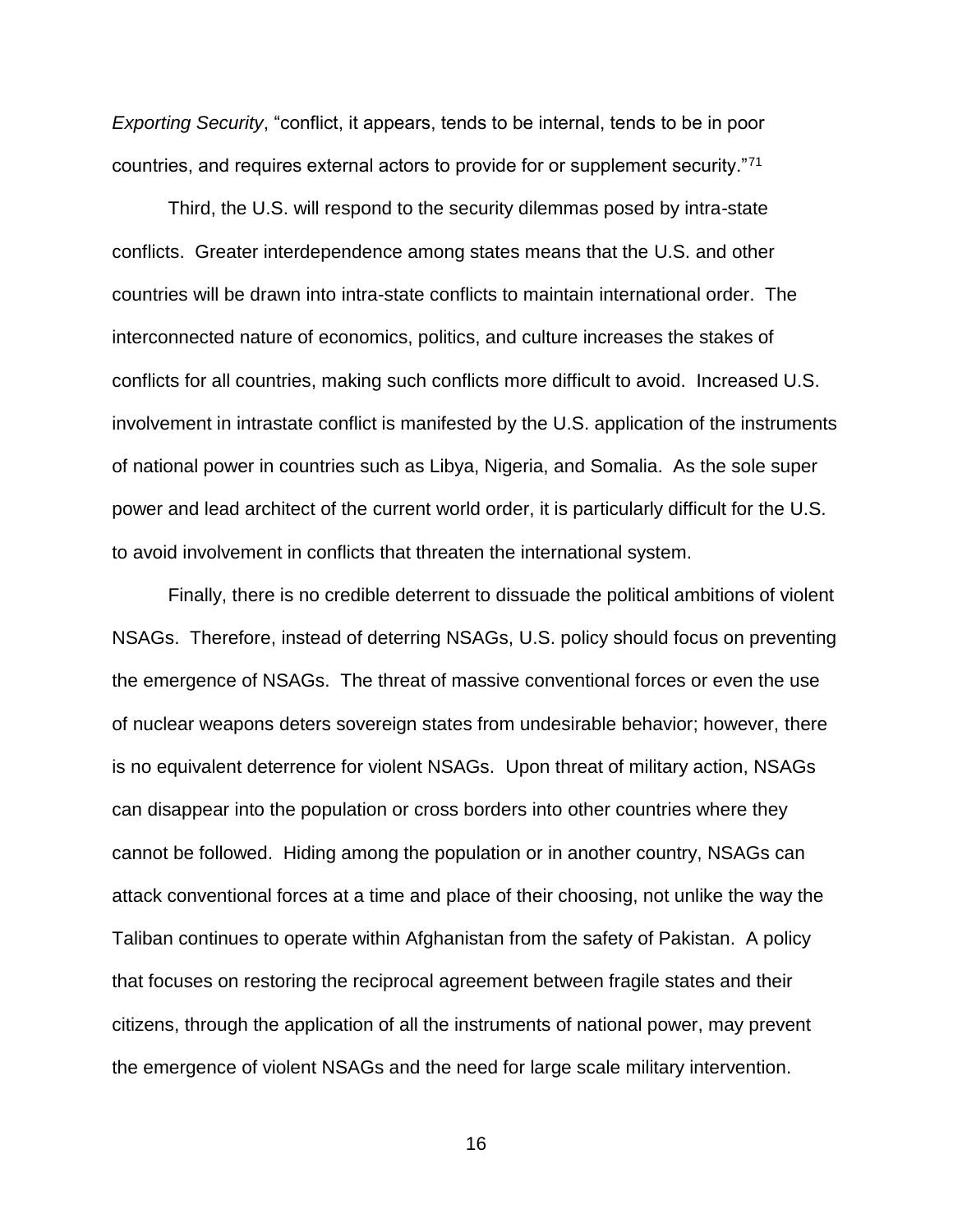The changing character of war presents several related implications for the U.S. military to consider. First, in order to prevent conflicts, the U.S. military must be prepared to operate in foreign countries where the Department of State (DOS), not the Department of Defense (DOD), is the lead representative to the Host Nation Government. Prior to the outbreak of conflict, U.S. ambassadors are responsible for implementing U.S. policy in their assigned country; consequently, DOD efforts may be a lower priority than other instruments of national power and may require cooperation, collaboration, and compromise to implement. Next, any U.S. military presence should be small, able to maintain a persistent presence, and maintain a low profile. A small, persistent military presence demonstrates commitment to the host nation without drawing the undue attention of the public and potentially undermining the legitimacy of the host nation government or providing a lucrative target for NSAGs. Furthermore, DOD efforts should be focused on increasing the legitimacy of host nation governments as part of a whole-of-government approach. DOD efforts must contribute to restoring the social contract between the host nation government and its citizens in order to increase trust and confidence in the government and reduce the appeal of NSAGs seeking to undermine or supplant it. Finally, the potential for a large state-on-state conflict remains a possibility that can't be ignored. Therefore, maintaining a large and capable conventional military that serves as a credible deterrent to potential state adversaries will be necessary.

### The Indirect Approach

Throughout the wars in Afghanistan and Iraq, U.S. armed forces attempted to adapt to the changing threat. Notably, the U.S. Army and Marine Corps developed and implemented new counterinsurgency (COIN) doctrine, codified in FM 3-24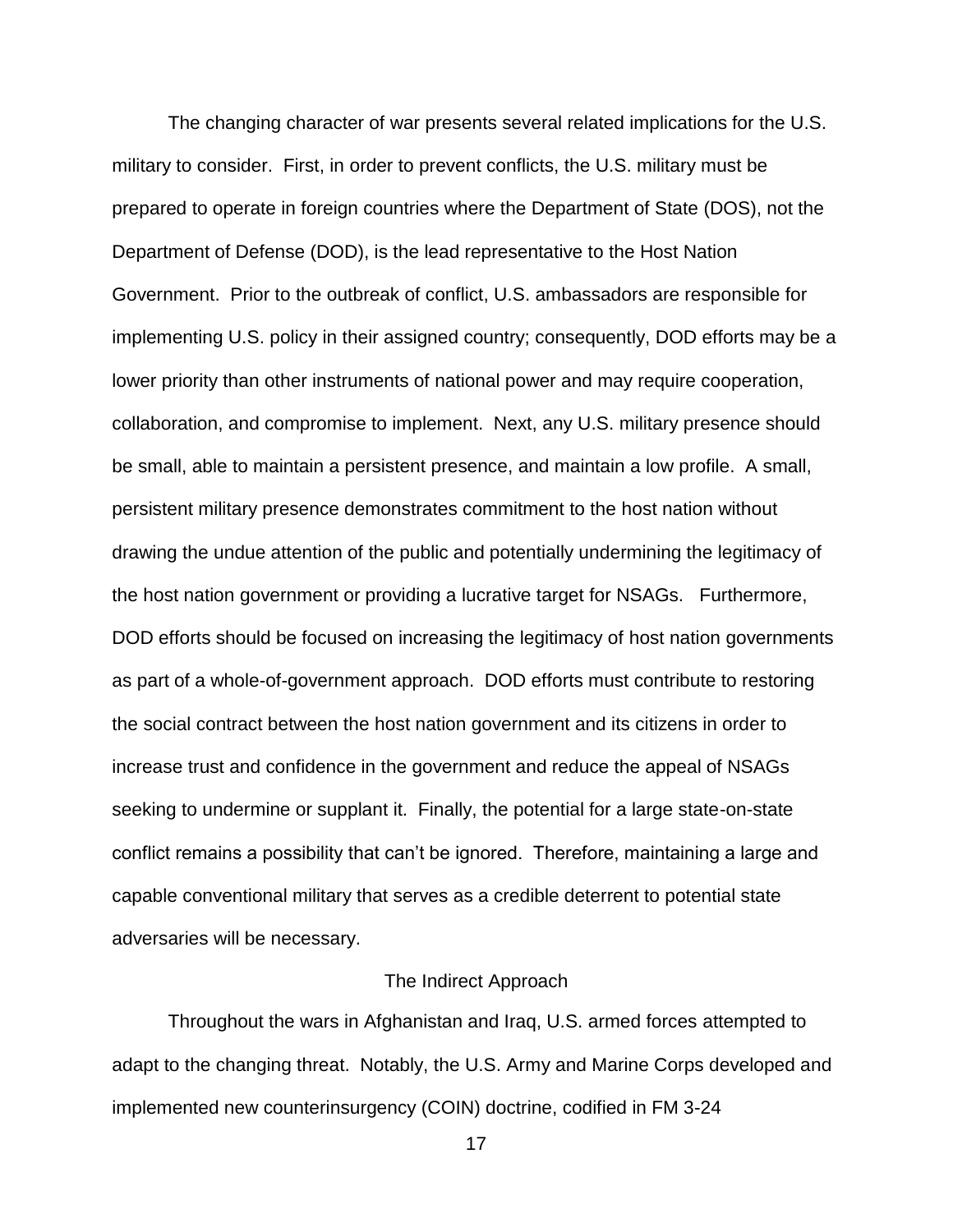Counterinsurgency, in response to growing insurgencies in both wars.<sup>72</sup> The new Army and Marine Corps doctrine provides an approach to address existing violent NSAGs that requires a long-term commitment of a large military force. Perhaps the most visionary change, however, came from USSOCOM. Tasked with synchronizing global Counter Terrorism (CT), USSOCOM proceeded to establish a "global SOF network" and an operational approach that included direct and indirect methods of confronting terrorism. The global SOF network is a response to the need for an organizational structure that is globally networked in a manner similar to al Qaeda, and USSOCOM's two-pronged operational approach confronts terror threats directly and seeks long-term solutions that address the underlying causes of terrorism. The resulting global SOF network and indirect approach provide the foundation to prevent the emergence of violent NSAGs.

According to U.S. Special Operations Command (USSOCOM), USSOF are currently "in approximately eighty countries around the world… building enduring relationships through training with partner forces and assisting like-minded nations as they address the underlying causes of extremism."<sup>73</sup> Since 9/11 the USSOCOM mission has expanded beyond being the SOF force provider to include being the "lead combatant command for planning, synchronizing, and as directed, conducting DOD operations against terrorist networks."<sup>74</sup> To better accomplish this expanded mission, USSOCOM has made several organizational and doctrinal changes to include growing the size of USSOF, nearly doubling the size of the USSOCOM budget, gaining Combatant Command of the Theater Special Operations Commands, and developing a global SOF network.<sup>75</sup>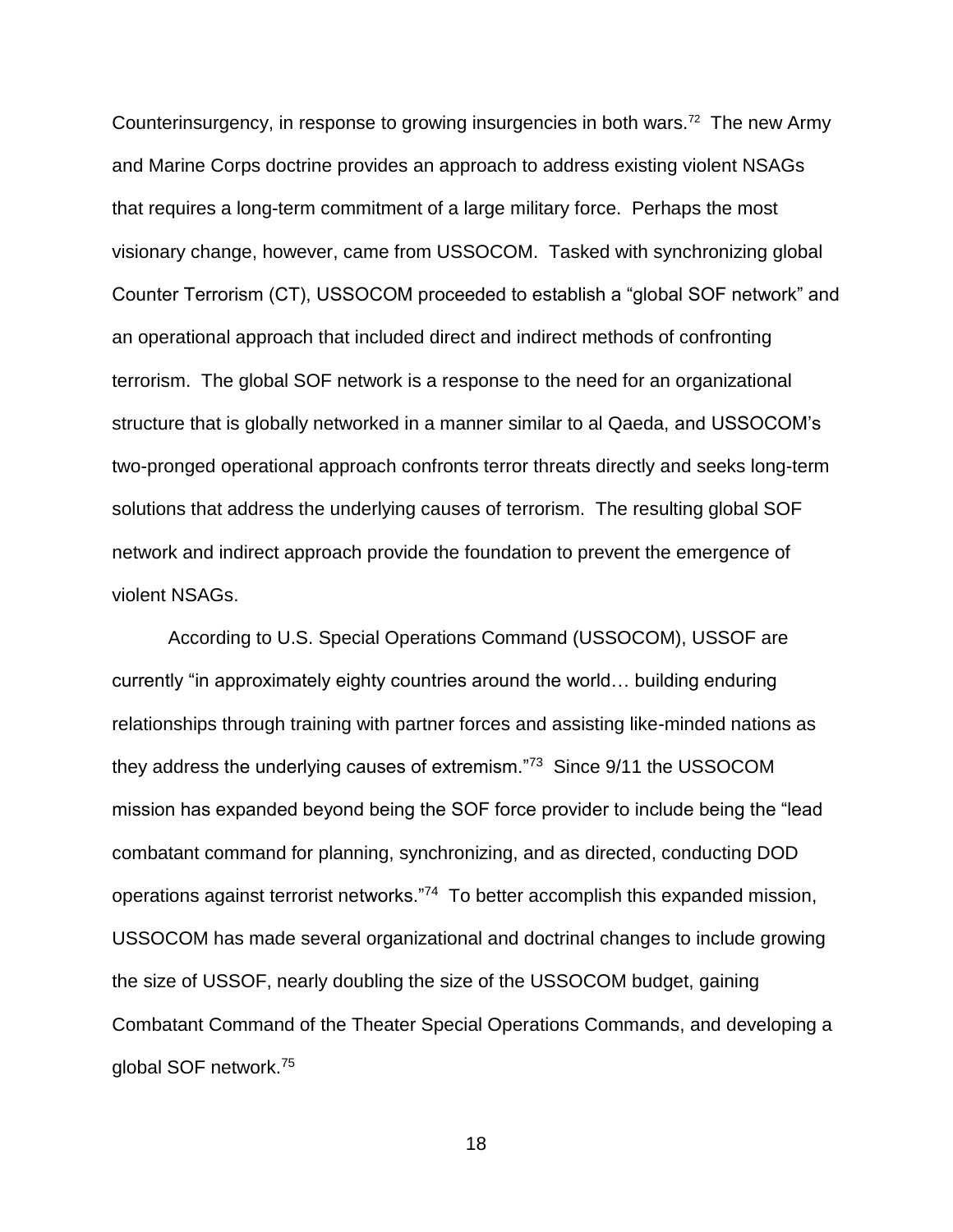The global SOF network is a web of interconnected nodes centered on USSOCOM and expanding out through Theater Special Operations Commands (TSOCs), Joint Special Operations Task Forces (JSOTFs), Special Operations Command Forwards (SOC-FWDs) and other SOF elements. The global SOF network is a significant development since 9/11 and a recognition of the need for a friendly global network to defeat a globally networked adversary. This network provides an enduring USSOF presence within host nations and integrated with foreign partners that facilitates the command and control of forward-deployed SOF, enables inter-agency coordination, builds partner capacity, and most importantly, fosters lasting relationships with host nation counterparts. While these changes have led to considerable progress in confronting the emerging challenges of globally networked terrorists, there are additional organizational and doctrinal changes USSOCOM should enact.

Achieving lasting effects in the international environment will require USSOCOM to develop more comprehensive systems and procedures for planning and implementing a strategy that incorporates the "indirect approach." Military historian and theorist B.H. Liddell is generally credited for developing the strategy of indirect approach, in which the main idea is to "dislocate the opponent's balance'' by moving against the "enemy line of least resistance" or "line of least expectation."<sup>76</sup> The indirect approach seeks to place the adversary at such a position of disadvantage that a battle is quick and decisive or is avoided all together. Since 9/11 USSOCOM has adapted the concept of an indirect approach to the employment of SOF that "includes empowering host nation forces, providing appropriate assistance to humanitarian agencies, and engaging key populations."<sup>77</sup> In his 2012 Posture Statement to Congress, then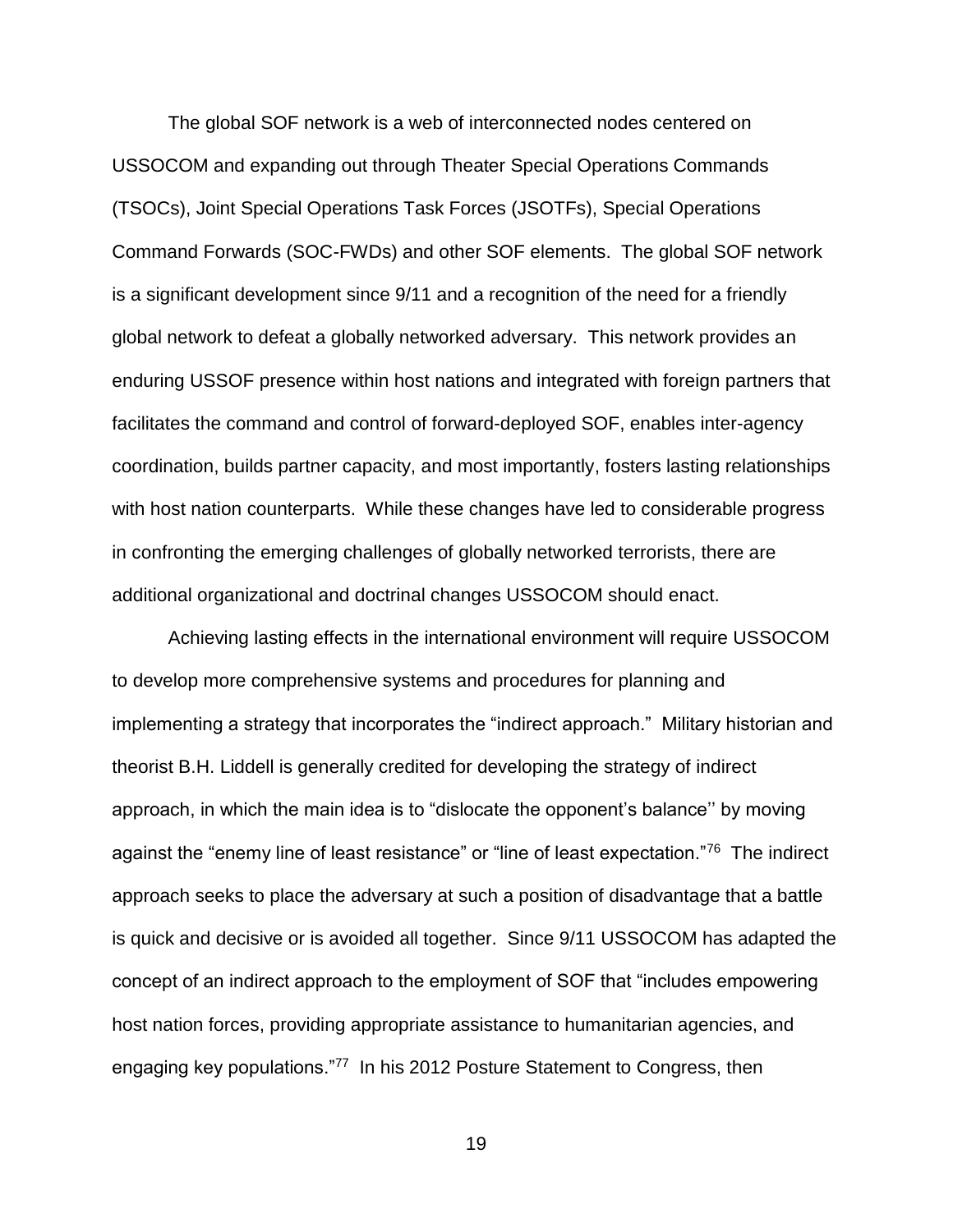USSOCOM Commander Admiral McRaven described the indirect approach as "longterm efforts" to "increase partner capabilities to generate sufficient security and rule of law, address local needs, and advance ideas that discredit and defeat the appeal of violent extremism."<sup>78</sup> The indirect approach is population centric and recognizes the importance of working with partner nations to satisfy their social contract with their citizens in order to maintain the trust and confidence of the population and prevent violent NSAGs from challenging the legitimate authority of sovereign states. Thus the indirect approach Admiral McRaven described produces lasting effects by addressing the underlying causes of conflict. There is, however, insufficient SOF doctrine to adequately describe how the indirect approach is employed.

Insufficient SOF doctrine causes inconsistent application of the indirect approach, which in turn produces mixed results. Joint Publication (JP) 3-05 Special Operations makes no reference to the indirect approach except, interestingly, as an activity favored by non-state actors.<sup>79</sup> The indirect approach Admiral McRaven described in the preceding paragraph resembles a combination of several SOF core tasks including: unconventional warfare, foreign internal defense, security force assistance, foreign humanitarian assistance, military information support operations, and civil affairs operations. However, the manner in which these SOF core tasks support an overall indirect approach strategy is unclear and left to interpretation.

The indirect approach may be best understood by what it is not—the direct approach. "The direct approach is characterized by technologically-enabled small-unit precision lethality, focused intelligence, and interagency cooperation integrated on a digitally-networked battlefield."<sup>80</sup> Accordingly, the direct approach encompasses short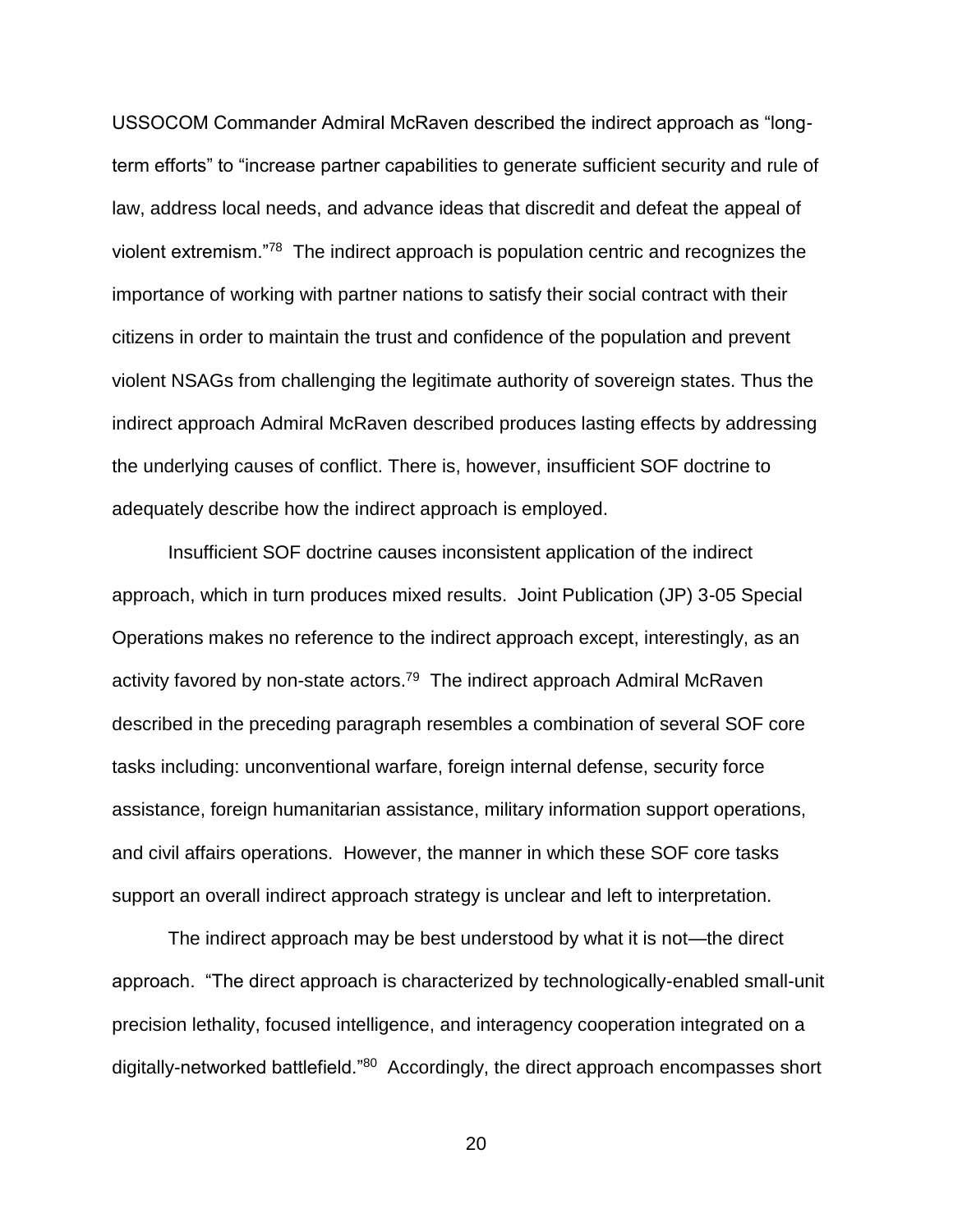duration, kinetic activities that are highly visible to the public, as in the raid that killed Osama Bin Laden, whereas the indirect approach involves long duration non-kinetic activities that rarely gain public attention. The direct approach is based on a process of find, fix, finish, exploit, assess, and disseminate which effectively eliminates ambiguity from the situation. In contrast, complexity and ambiguity are intrinsic to the indirect approach. The highly visible and often spectacular nature of the direct approach has caused the general population and many policy makers and law makers to associate SOF primarily with these kinetic activities.<sup>81</sup> Consequently, the priority for USSOCOM since the outset of the war on terror has been developing the skills and acquiring the resources to execute the direct approach over the indirect approach.<sup>82</sup>

However, Admiral McRaven described the indirect approach as "decisive in importance" and stated that "the direct approach alone is not the solution to the challenges our nation faces today as it ultimately only buys time and space for the indirect approach and broader governmental elements to take effect." Despite the acknowledgement of the decisive nature of the indirect approach, the direct approach receives the greatest attention and resources, resulting in a lopsided strategy that favors short duration kinetic activities over long duration population-focused strategies that achieve lasting effects. Inadequate SOF doctrine and lack of clarity and common understanding for the indirect approach exacerbate the unevenly heavy use of the direct approach, which is easier to understand and tends to produce visible and easily measurable results.

### Recommendations

During the wars in Afghanistan and Iraq, USSOF have refined their capability to target and destroy threat networks. However, this approach only addresses a symptom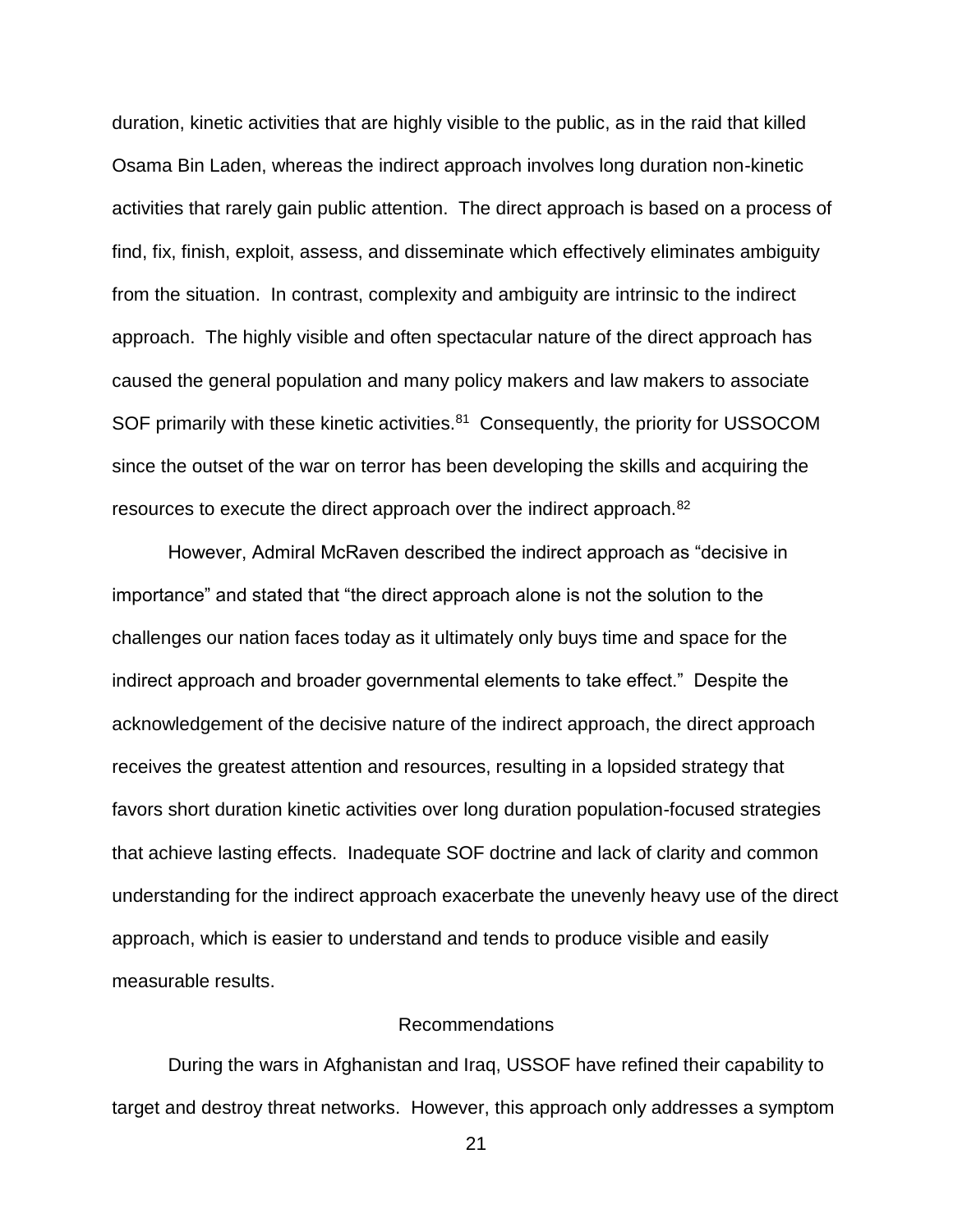of the disease; it does not contend with the underlying cause of the networks' existence. Future SOF missions will require a greater balance of the "indirect approach" designed to increase the legitimacy of host nation governments and restore the reciprocal agreement with their citizens in order to prevent the emergence of violent non-state actors. In a special report for the Council on Foreign Relations, Linda Robinson writes, "in the absence of another major war, it is likely that Special Operations will increasingly focus on enabling or empowering other countries' forces to address threats within their own borders."<sup>83</sup> As USSOF evolved to contend with the challenge of terrorist networks in Afghanistan in Iraq, it must continue to evolve with the changing character of war involving violent NSAGs challenging the legitimacy of sovereign states. USSOCOM should implement the following recommendations to remain aligned with the evolving operating environment.

First, USSOCOM should clarify doctrine concerning the indirect approach. Clear doctrine in this area will ensure a more consistent and balanced application of the approach by USSOF. A clearer and more consistent vision of SOF use of the indirect approach will help convey its decisive role in the current operating environment to policy and law makers, an important consideration for receiving funding for these activities. Army Special Operations has replaced the ill-defined indirect approach doctrine and terminology with "Special Warfare," which is "an umbrella term" for a combination of activities, including "unconventional warfare (UW), foreign internal defense (FID), military information support operations (MISO), Counter Terrorism (CT), and counterinsurgency (COIN)," conducted "through and with indigenous personnel."<sup>84</sup>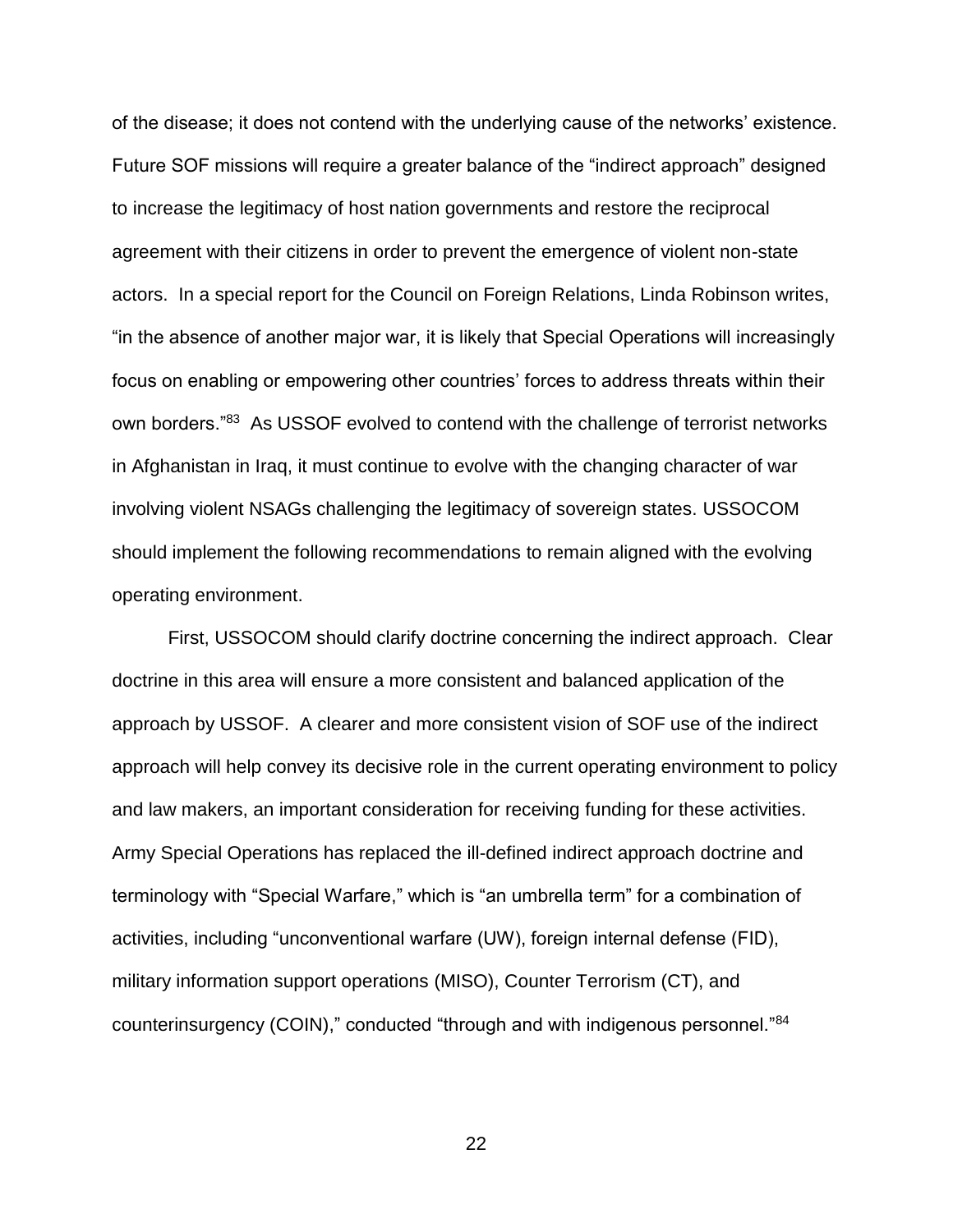USSOCOM should adopt the term Special Warfare (SW) and associated doctrine as a replacement for the unclear indirect approach terminology.

Second, USSOCOM should organize a Joint Command under USSOCOM to serve as the proponent for SW. SW requires multi-functional teams with specialties and skills from all services. The Joint Command would ensure common doctrine and training of SW across USSOF; innovate and seek funding for new technology and equipment; capture lessons learned; and disseminate new tactics, techniques and procedures across the force. A single Joint Command could tailor multi-functional SOF teams, trained in SW, from across all services to source TSOC mission requirements. Furthermore, a Joint Command that manages all available SW elements could support TSOC campaign planning with SW planners as needed for deliberate or crisis action planning. This added planning capacity would provide significant benefit the TSOCs, which typically are not adequately staffed to meet all of their planning requirements.<sup>85</sup>

Third, SOF requires increased cyber capabilities and training. As mentioned previously, cyberspace is a key feature of modern globalization. It can be decisive in the struggle for perceived legitimacy of weaker nations. During the Arab Spring, social media played a key role in shaping public opinion and mobilizing government opposition. SW teams must be trained and equipped with the right technologies to leverage the cyber domain in the execution of their activities in support of partner nations.

Fourth, SOF should increase training with interagency partners. Leveraging all the instruments of national power as part of a whole-of-government approach is critical for building legitimacy of fragile states and restoring the social contract with the states'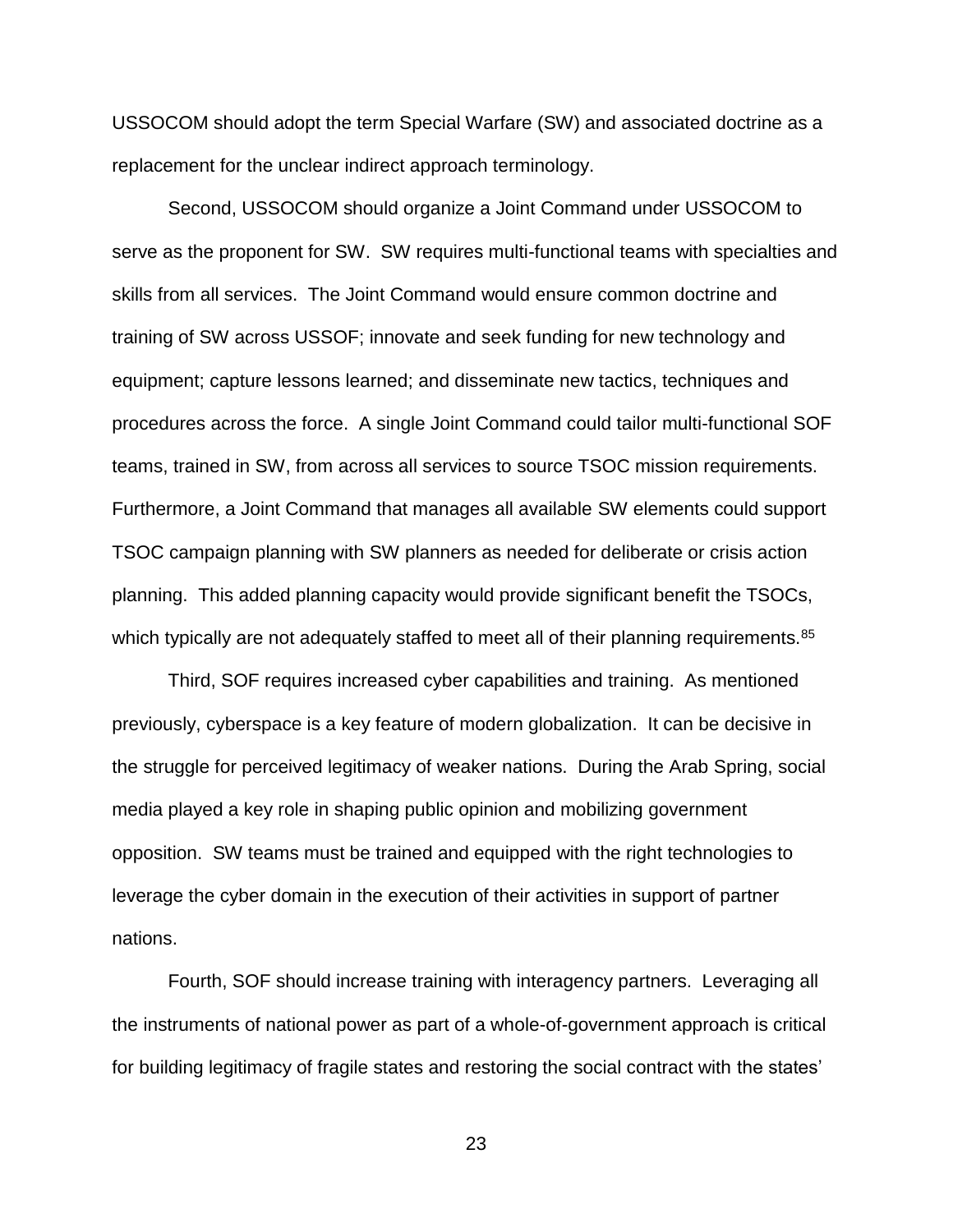citizens. Training with interagency partners will improve cooperation and collaboration between agencies, reduce cultural barriers, and improve whole-of-government approaches. A dedicated training venue, where U.S. government departments and agencies can gather to train, would improve SW support to interagency partners.

Finally, SOF must continue to foster interdependence with the Conventional Force (CF). During the wars in Afghanistan and Iraq, SOF-CF interdependence improved significantly. Increased interdependence grew out of the relatively small size of SOF in relation to the high demand for its capabilities. Given the increasingly uncertain and volatile operating environment, the high demand for SOF is unlikely to diminish and probably will continue to grow. Therefore, USSOCOM should seek opportunities for increased SOF-CF collaboration and mutually beneficial support to relieve the pressure caused by high demand on the small USSOCOM force. These efforts should include options to incorporate CF into SOF multi-functional teams at the lowest level. CF capabilities in communications, intelligence, logistics, and contract support are just a few of the elements that would be beneficial to SOF-CF multifunctional teams.

### **Conclusion**

A global economy and interdependent states have reduced the potential for state-on-state conflicts. The greatest and most immediate threat to U.S. interests of security, prosperity, international order, and universal values is the emergence of violent NSAGs. The erosion of state sovereignty and power, a consequence of globalization, has given rise to NSAGs which further challenge the legitimacy of sovereign states and international order. Fragile states that fail to deliver security needs and economic opportunities to their citizens are particularly susceptible to non-state actors that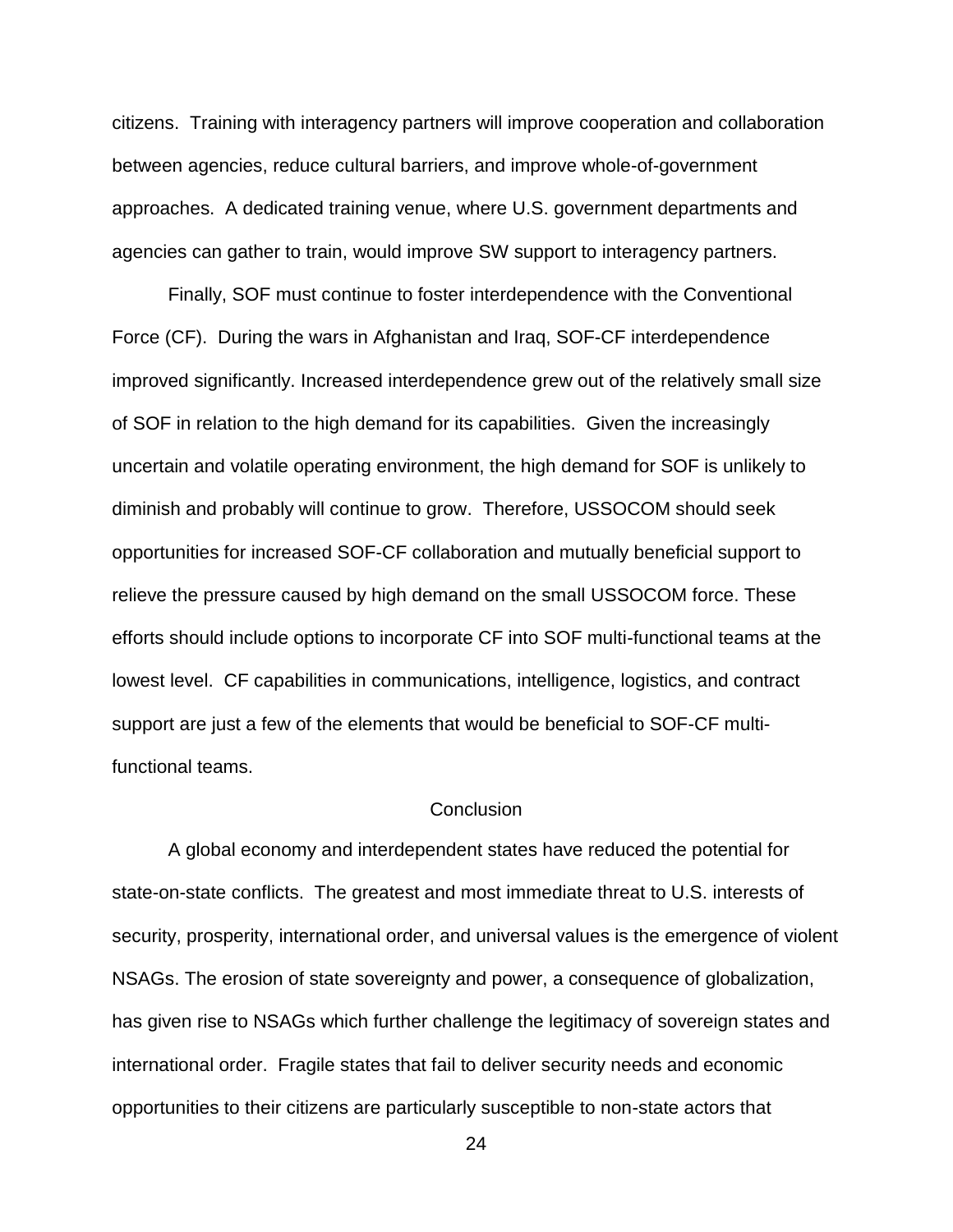challenge legitimate authority. The result of global interdependence means that even intra-state conflicts can have a broad regional or global impact that affects the economy and international order. Preventing the emergence of violent NSAGs is therefore of vital interest to the U.S. In the absence of a viable deterrence to violent NSAGs, applying the instruments of national power toward helping fragile states adjust to the pressures of globalization will prevent the emergence of NSAGs and reduce the potential for intrastate conflicts.

In the aftermath of 9/11 and the subsequent wars in Afghanistan and Iraq USSOCOM pioneered the organizational and doctrinal foundations for preventing the emergence of violent NSAGs by establishing the global SOF network and the indirect approach. Combined with a whole-of-government approach in conjunction with host nation counterparts, interagency partners, and conventional forces, the indirect approach (Special Warfare) may be the best alternative to deterring NSAGs. Continuing to evolve by incorporating the recommended modifications to doctrine, organization, and training outlined above, will further align USSOCOM with the changing operating environment and position it for success as the character of war continues to evolve.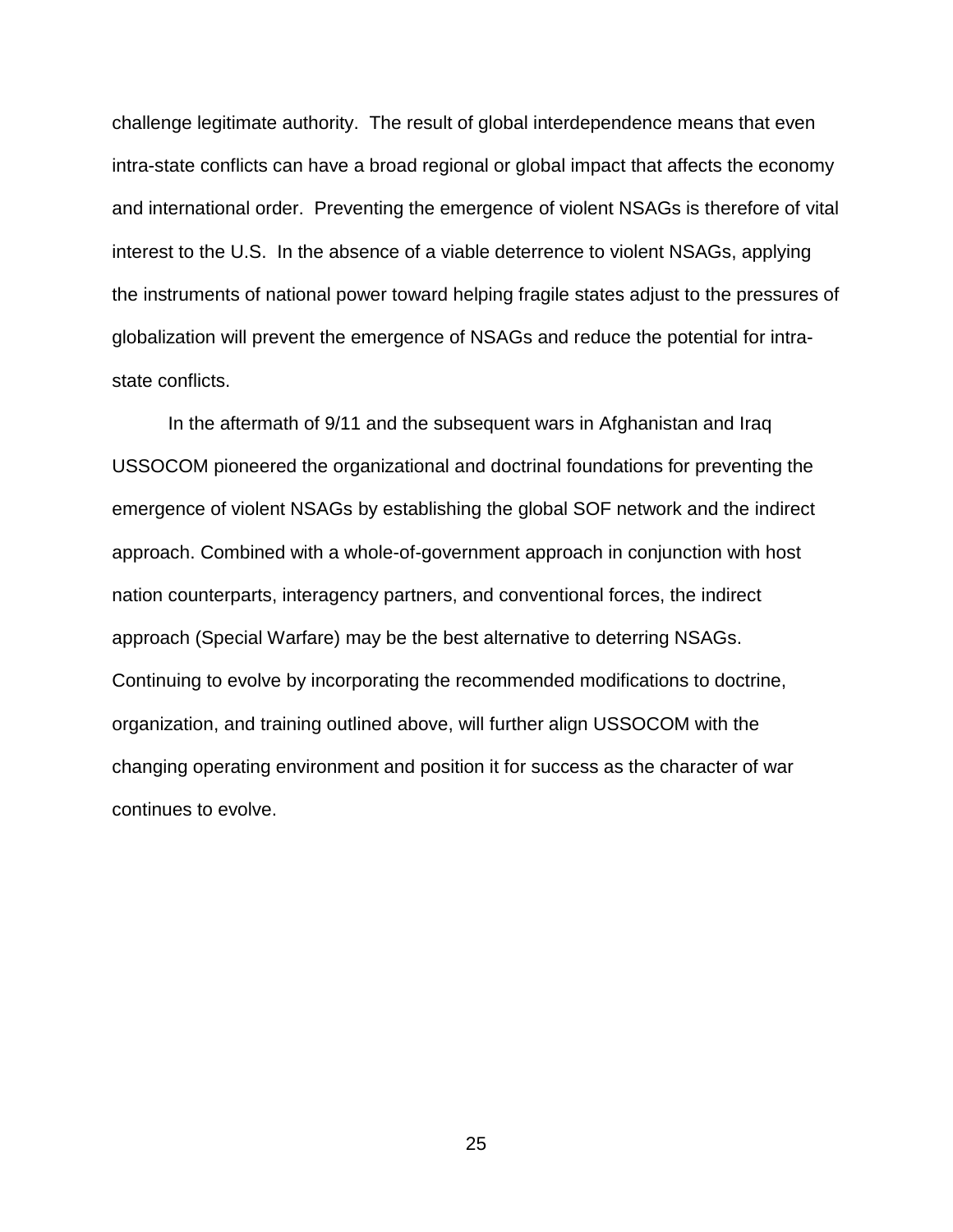### **Endnotes**

<sup>1</sup> Henry Kissinger, *Diplomacy* (New York: Simon & Schuster, 1994), 809.

<sup>2</sup> Glenn P. Hastedt, *American Foreign Policy: Past, Present, Future*, 10th ed. (Lanham, MD: Rowman & Littlefield, 2015), 36.

<sup>3</sup> Joseph S. Nye and David A. Welch, *Understanding Global Conflict & Cooperation: Intro to Theory & History*, 8th ed. (Upper Saddle River, NJ: Pearson Education, 2011), 34.

4 Ibid.

5 Ibid., 38.

<sup>6</sup> Francis Fukuyama, *Political Order and Political Decay: From the Industrial Revolution to the Globalization of Democracy* (New York: Farrar, Strauss, and Giroux, 2014), 23.

 $<sup>7</sup>$  Ibid., 24.</sup>

<sup>8</sup> Diane E. Davis, "Non-State Armed Actors, New Imagined Communities, and Shifting Patterns of Sovereignty and Insecurity in the Modern World," *Contemporary Security Policy* 30, no. 2 (2009): 221-45, [http://www-tandfonline](http://www-tandfonline-com.usawc.idm.oclc.org/doi/full/10.1080/13523260903059757)[com.usawc.idm.oclc.org/doi/full/10.1080/13523260903059757](http://www-tandfonline-com.usawc.idm.oclc.org/doi/full/10.1080/13523260903059757) (accessed November 30, 2015).

<sup>9</sup> David J. Rothkopf, *Power, Inc.: The Epic Rivalry between Big Business and Government- and the Reckoning That Lies Ahead*,\ (New York: Farrar, Straus and Giroux), 2012.

<sup>10</sup> Davis, "Non-State Armed Actors," 221-245.

<sup>11</sup> Hastedt, *American Foreign Policy,* 37.

<sup>12</sup> Nye and Welch, *Understanding Global Conflict & Cooperation,* 38.

<sup>13</sup> Joseph S. Nye, "The Changing Nature of World Power," *Political Science Quarterly*, 1990, 178.

<sup>14</sup> David J. Rothkopf, "Cyberpolitik: The Changing Nature of Power in the Information Age," *Journal of International Affairs* 51, no. 2 (1998): 325-359, <http://search.proquest.com/docview/220700959?accountid=4444> (accessed November 18, 2015).

<sup>15</sup> Nye, "The Changing Nature of World Power," 179.

<sup>16</sup> Ibid., 183.

<sup>17</sup> Nye and Welch, *Understanding Global Conflict & Cooperation*, 240.

<sup>18</sup> Jonathan Kirshner. "Globalization, American Power, and International Security," *Political Science Quarterly* 123, no. 3 (2008): 363-389, [http://www.jstor.org.usawc.idm.oclc.org/stable/20203047\(](http://www.jstor.org.usawc.idm.oclc.org/stable/20203047)accessed November 26, 2015).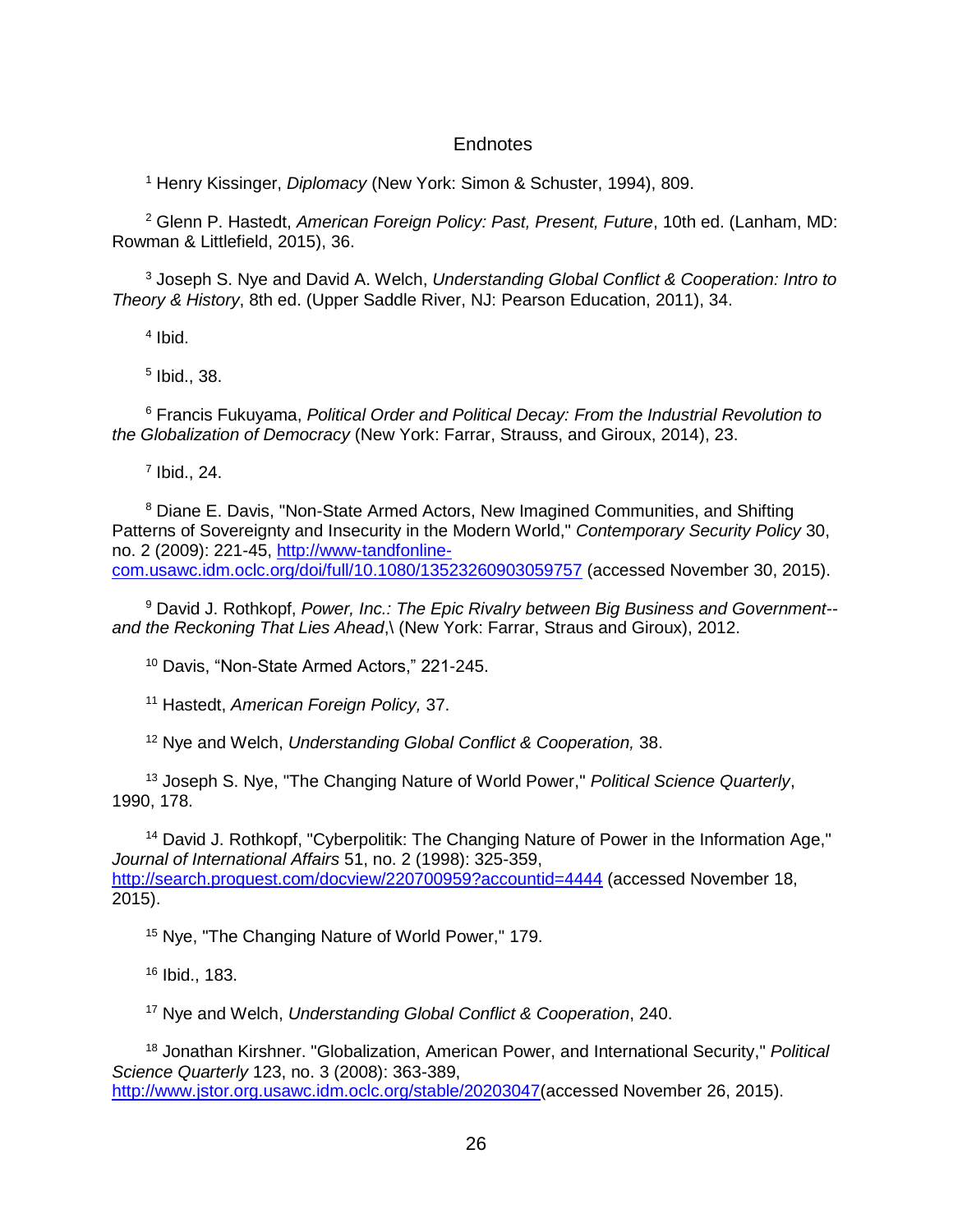Ibid.

Hastedt, *American Foreign Policy*, 45.

Ibid.

 Moises Naim, *The End of Power: From Boardrooms to Battlefields and Churches to States, Why Being in Charge Isn't What It Used to Be* (New York: Basic Books, 2013), 10.

 Stanley Hoffmann, "Clash of Globalizations," *Foreign Affairs Online* 81, no. 4 (2002): 104- 15,<http://search.proquest.com/docview/214304157?accountid=4444> (accessed November 26, 2015).

<sup>24</sup> Kirshner, "Globalization, American Power, and International Security," 363-389.

Rothkopf, "Cyberpolitik," 325-359.

Kirshner, "Globalization, American Power, and International Security," 363-389.

Ibid.

Ibid.

 Paola Subacchi, "What's Next for Greece?" *Foreign Policy Online*, August 6, 2015, [http://foreignpolicy.com/2015/08/06/whats-next-for-greece-structural-reforms-kick-out-of](http://foreignpolicy.com/2015/08/06/whats-next-for-greece-structural-reforms-kick-out-of-eurozone/)[eurozone/](http://foreignpolicy.com/2015/08/06/whats-next-for-greece-structural-reforms-kick-out-of-eurozone/) (accessed March 11, 2016).

Hoffmann, "Clash of Globalizations," 104-15.

Ibid.

Kirshner, "Globalization, American Power, and International Security," 363-389.

Hoffmann, "Clash of Globalizations," 104-15.

<sup>34</sup> Mike Smith, "FACTSHEET: Explaining Nigeria's Boko Haram and Its Violent Insurgency." *Africa Check Online,* [https://africacheck.org/factsheets/factsheet-explaining-nigerias-boko](https://africacheck.org/factsheets/factsheet-explaining-nigerias-boko-haram-and-its-violent-insurgency/)[haram-and-its-violent-insurgency/](https://africacheck.org/factsheets/factsheet-explaining-nigerias-boko-haram-and-its-violent-insurgency/) (accessed November 28, 2015).

Hoffmann, "Clash of Globalizations," 104-15.

Kissinger, *Diplomacy*, 772.

Fukuyama, *Political Order and Political Decay,* 399.

Henry Kissinger, *World Order* (New York: Penguin Press, 2014), 344.

 *Government Accountability Project Home Page,* <https://www.whistleblower.org/> (accessed March 11, 2016).

Kirshner, "Globalization, American Power, and International Security," 363-389.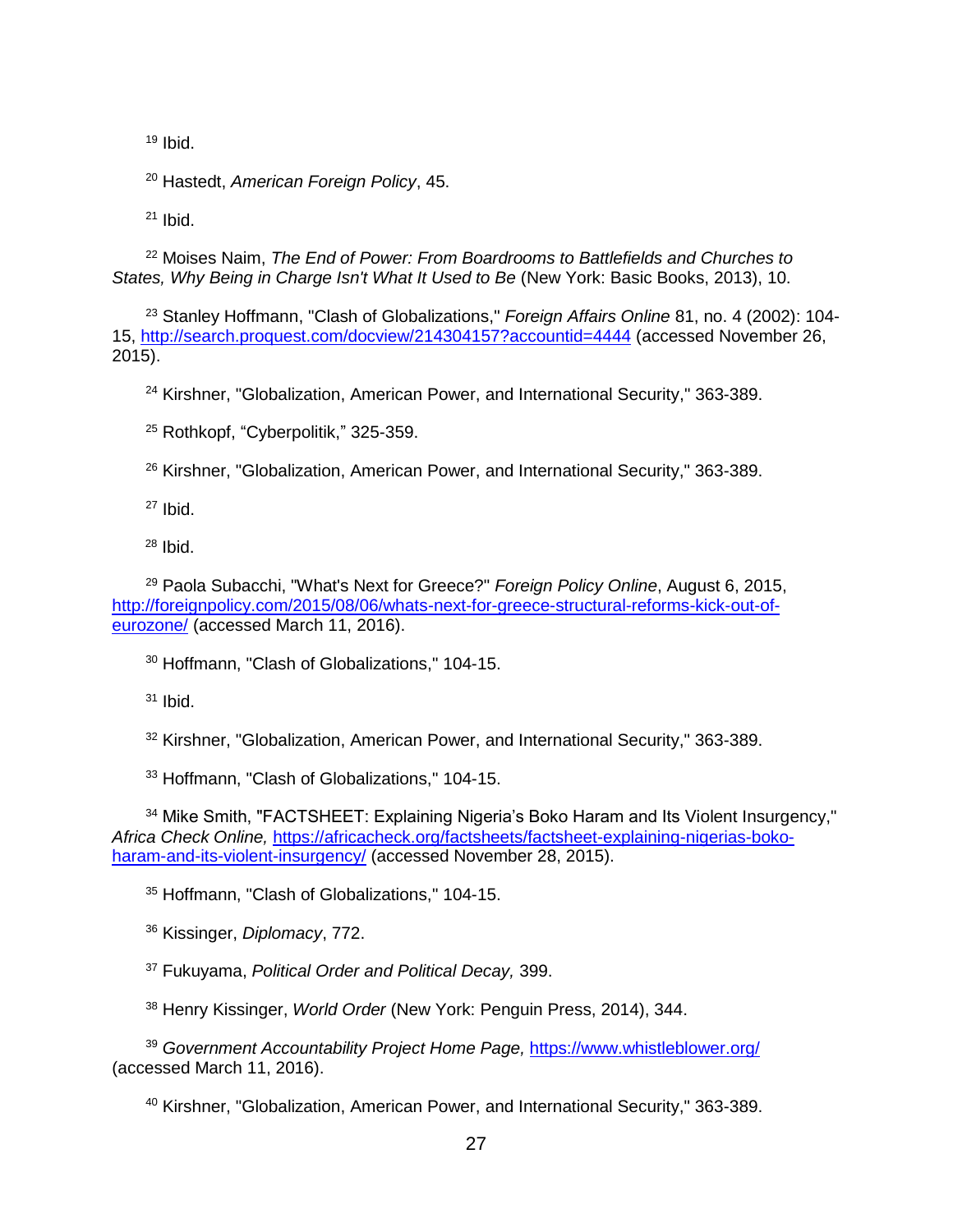<sup>41</sup> Kissinger, *World Order*, 344.

<sup>42</sup> Rothkopf, "Cyberpolitik," 325-359.

<sup>43</sup> Kirshner, "Globalization, American Power, and International Security," 363-389.

<sup>44</sup> Rothkopf, "Cyberpolitik," 325-359.

<sup>45</sup> John Arquilla, "To Build a Network." *Prism* 5, no. 1 (2014): 22-33, [http://cco.ndu.edu/Portals/96/Documents/prism/prism\\_5-1/To\\_Build\\_A\\_Network.pdf](http://cco.ndu.edu/Portals/96/Documents/prism/prism_5-1/To_Build_A_Network.pdf) (accessed November 29, 2015).

<sup>46</sup> Rothkopf, "Cyberpolitik," 325-359.

<sup>47</sup> John Arquilla, "The New Rules of War," *Foreign Policy*, no. 178 (March 2010): 60-67, http://search.proquest.com/docyiew/224026878?accountid=4444 (accessed October 12, 2015).

48 General Michael V. Hayden, "Understanding the New Global Disorder: Three Tectonics," *Foreign Policy Research Institute Online,* December, 2014, <http://www.fpri.org/article/2014/12/understanding-the-new-global-disorder-three-tectonics/> (accessed November 21, 2015).

<sup>49</sup> Keith Krause and Jennifer Miliken, "Introduction: The Challenge of Non-State Armed Groups," *Contemporary Security Policy* 30, no. 2 (2009): 202-20, <http://www.tandfonline.com/doi/abs/10.1080/13523260903077296> (accessed December 22, 2015).

<sup>50</sup> Davis, "Non-State Armed Actors," 226.

<sup>51</sup> Ibid.

<sup>52</sup> Ibid., 241.

<sup>53</sup> Ibid., 224.

<sup>54</sup> Kirshner, "Globalization, American Power, and International Security," 363-389.

<sup>55</sup> Ibid.

<sup>56</sup> The Fund for Peace, "Fragile States Index 2015," <http://fsi.fundforpeace.org/> (accessed November 24, 2015).

<sup>57</sup> Ibid.

<sup>58</sup> Global Terrorism Index 2015, "Measuring and Understanding the Impact of Terrorism," 2015, [http://economicsandpeace.org/wp-content/uploads/2015/11/Global-Terrorism-Index-](http://economicsandpeace.org/wp-content/uploads/2015/11/Global-Terrorism-Index-2015.pdf)[2015.pdf](http://economicsandpeace.org/wp-content/uploads/2015/11/Global-Terrorism-Index-2015.pdf) (accessed November 26, 2015).

 $59$  Ibid.

 $60$  Ibid.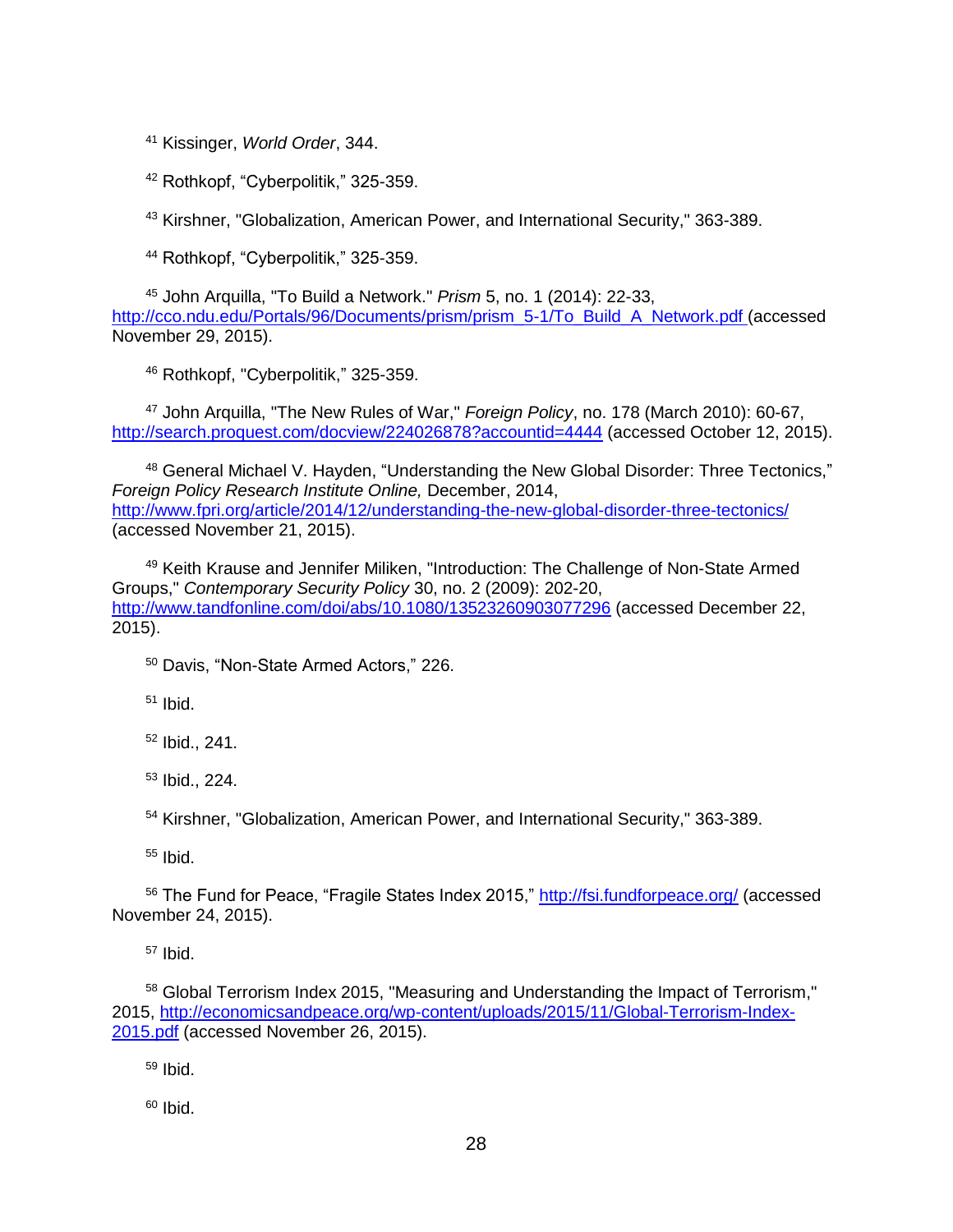$61$  Ibid.

<sup>62</sup> Naim, *The End of Power*, 113.

 $63$  Ibid.

<sup>64</sup> Arquilla, "The New Rules of War," 60-67.

 $65$ Ibid.

<sup>66</sup> Ivan Arreguín-Toft, "How the Weak Win Wars," *International Security* 26, no. 1 (2001): 93-128,<http://www.jstor.org/stable/3092079> (accessed October 31, 2015).

<sup>67</sup> Ibid., 97.

<sup>68</sup> Ibid., 123.

<sup>69</sup> Arquilla, "The New Rules of War," 60-67.

<sup>70</sup> Barack H. Obama, "2016 State of the Union Address," public speech, The White House, Washington, DC, January 13, 2016, [https://www.whitehouse.gov/the-press](https://www.whitehouse.gov/the-press-office/2016/01/12/remarks-president-barack-obama-–-prepared-delivery-state-union-address)[office/2016/01/12/remarks-president-barack-obama-–-prepared-delivery-state-union-address](https://www.whitehouse.gov/the-press-office/2016/01/12/remarks-president-barack-obama-–-prepared-delivery-state-union-address) (accessed January 15, 2016).

<sup>71</sup> Derek S. Reveron, *Exporting Security International Engagement, Security Cooperation, and the Changing Face of the U.S. Military* (Washington, DC: Georgetown University Press, 2010), 17.

<sup>72</sup> U.S. Department of the Army, *Counterinsurgency,* Field Manual 3-24 (Washington, DC: U.S. Department of the Army, December 2006).

<sup>73</sup> United States Special Operations Command, *SOCOM 2020* (MacDill AFB, FL: United States Special Operations Command), 5, <https://botfl.nd.edu/pdf/2020StratDoc.pdf> (accessed May 13, 2016).

<sup>74</sup> Francisco Wong-Diaz, *Smart Power and U.S. National Strategy* (MacDill AFB, FL: Joint Special Operations University, August, 2013), 67, [http://jsou.socom.mil/JSOU%20Publications/JSOU13-3\\_Wong-Diaz\\_SmartPower.pdf\(](http://jsou.socom.mil/JSOU%20Publications/JSOU13-3_Wong-Diaz_SmartPower.pdf)accessed November 24, 2015).

<sup>75</sup> Ibid., 67-71.

<sup>76</sup> Basil Henry Liddell Hart, *Strategy*, 2d Rev. ed. (New York: Meridian, 1991) 327.

<sup>77</sup> William McRaven, "Posture Statement of Admiral William H. McRaven, USN Commander, United States Special Operations Command, before the 112th Congress Senate Armed Services Committee," Washington, DC, February 6, 2012, 6, [http://fas.org/irp/congress/2012\\_hr/030612mcraven.pdf](http://fas.org/irp/congress/2012_hr/030612mcraven.pdf) (accessed December 29, 2015).

 $78$  Ibid.